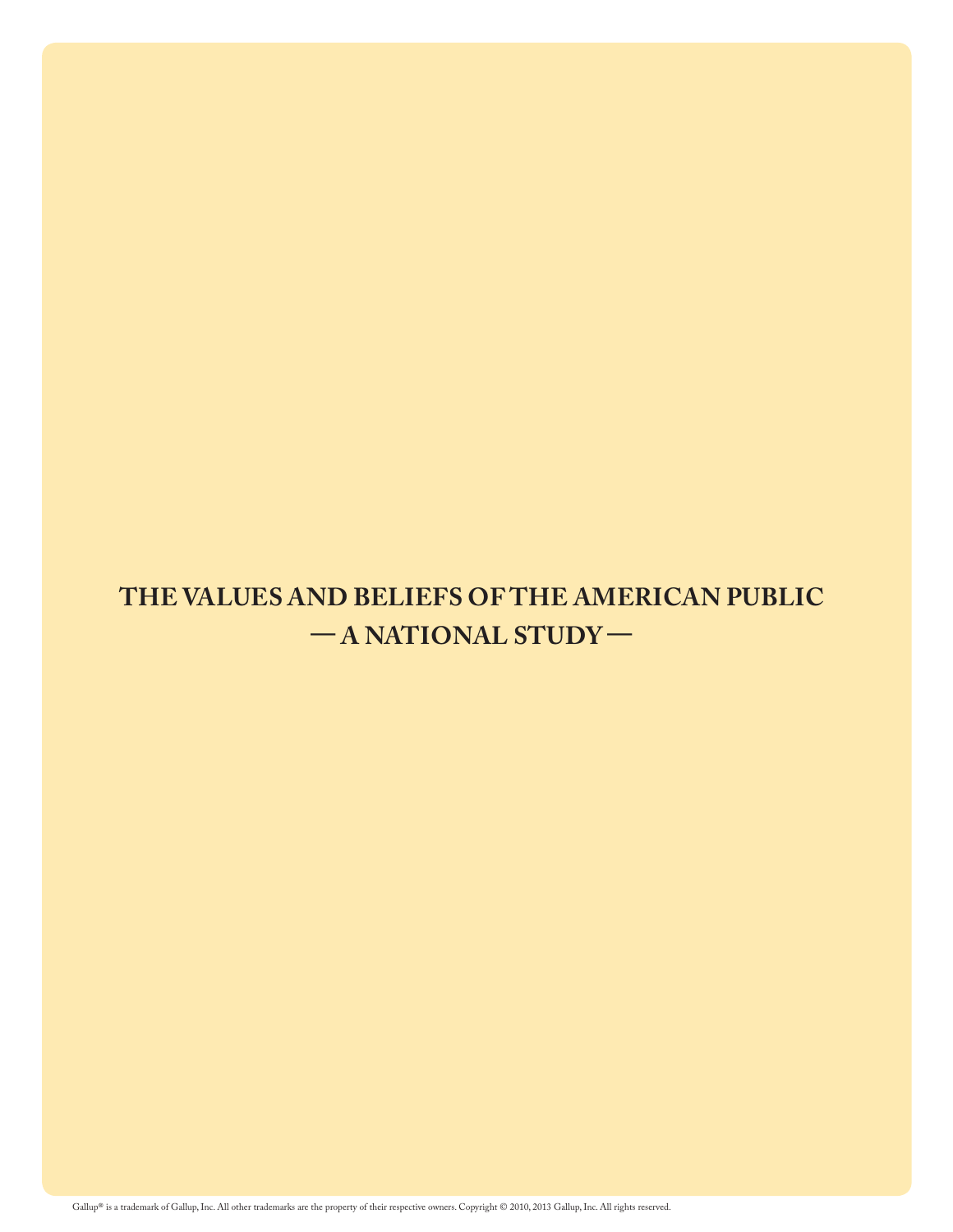# **INSTRUCTIONS**

Please carefully follow the steps below when completing this survey.<br>• Use a blue or black ink pen that does not soak through the paper.

• Use a blue or black ink pen that does not soak through the paper.<br>• Make solid marks that fit in the response boxes (make no stray



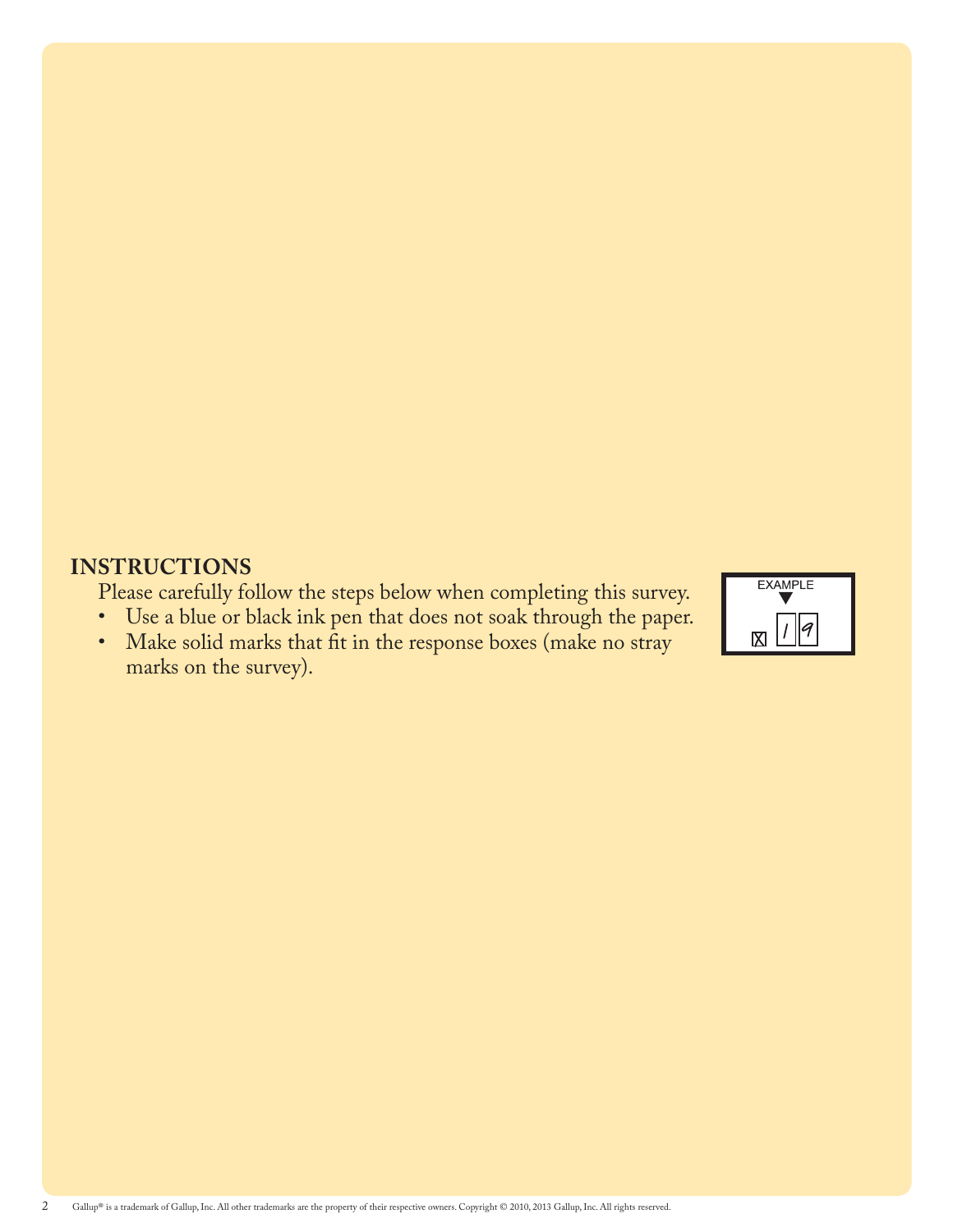| I. RELIGIOUS BEHAVIORS AND ATTITUDES                                                             | $\vert 2 \vert$ | If possible, please provide the specific name of your                                                                      |
|--------------------------------------------------------------------------------------------------|-----------------|----------------------------------------------------------------------------------------------------------------------------|
| With what religious family, if any, do you most closely<br>identify? (Please mark only one box.) |                 | denomination/sect. For example, if you are Baptist,<br>are you Southern Baptist Convention, American                       |
| Adventist                                                                                        |                 | Baptist Churches in the USA, or some other Baptist<br>denomination?                                                        |
| African Methodist                                                                                |                 |                                                                                                                            |
| Anabaptist                                                                                       |                 |                                                                                                                            |
| Asian Folk Religion                                                                              |                 | Don't know                                                                                                                 |
| Assemblies of God                                                                                | 3               | How religious do you consider yourself to be?                                                                              |
| Baha'i                                                                                           |                 | Not religious                                                                                                              |
| <b>Baptist</b>                                                                                   |                 | Slightly religious                                                                                                         |
| <b>Bible Church</b>                                                                              |                 | Moderately religious                                                                                                       |
| <b>Brethren</b>                                                                                  |                 | Very religious                                                                                                             |
| <b>Buddhist</b>                                                                                  |                 | I don't know                                                                                                               |
| Catholic/Roman Catholic                                                                          |                 | How spiritual do you consider yourself to be?                                                                              |
| Christian & Missionary Alliance                                                                  |                 | Not at all spiritual                                                                                                       |
| Christian Reformed                                                                               |                 | Not too spiritual                                                                                                          |
| <b>Christian Science</b>                                                                         |                 | Somewhat spiritual                                                                                                         |
| Church of Christ                                                                                 |                 | Very spiritual                                                                                                             |
| Church of God                                                                                    |                 | I don't know                                                                                                               |
| Church of the Nazarene                                                                           |                 |                                                                                                                            |
| Congregational                                                                                   |                 | How often do you attend religious services at a place of<br>worship?                                                       |
| Disciples of Christ                                                                              |                 |                                                                                                                            |
| Episcopal/Anglican                                                                               |                 | Never $\rightarrow$ Skip to Question 11                                                                                    |
| Hindu                                                                                            |                 | Less than once a year                                                                                                      |
| Holiness                                                                                         |                 | Once or twice a year                                                                                                       |
| Jehovah's Witnesses                                                                              |                 | Several times a year<br>Once a month                                                                                       |
| Jewish                                                                                           |                 |                                                                                                                            |
| Latter-day Saints                                                                                |                 | 2-3 times a month                                                                                                          |
| Lutheran                                                                                         |                 | About weekly<br>$\Box$ Weekly                                                                                              |
| Mennonite                                                                                        |                 | Several times a week                                                                                                       |
| Methodist                                                                                        |                 |                                                                                                                            |
| Muslim                                                                                           | $\vert 6 \vert$ | What is the full name of your current place of worship?<br>(Please write your answer in the space below. If you attend     |
| Orthodox (Eastern, Russian, Greek)                                                               |                 | more than one place of worship, please refer to the one you                                                                |
| Pentecostal                                                                                      |                 | attend most often.)                                                                                                        |
| Presbyterian                                                                                     |                 |                                                                                                                            |
| Quaker/Friends                                                                                   |                 |                                                                                                                            |
| Reformed Church in America/Dutch Reformed                                                        | $\vert 7 \vert$ | Where is this place of worship located? (Please write                                                                      |
| <b>Salvation Army</b>                                                                            |                 | in whatever information you know. If exact address is not<br>known, please give a description of the location, such as the |
| Seventh-day Adventist                                                                            |                 | building name or the nearest street or intersection.)                                                                      |
| Sikh                                                                                             |                 |                                                                                                                            |
| <b>Unitarian Universalist</b>                                                                    |                 | Street:                                                                                                                    |
| <b>United Church of Christ</b>                                                                   |                 | City:                                                                                                                      |
| Non-denominational Christian                                                                     |                 |                                                                                                                            |
| No religion $\rightarrow$ Skip to Question 3                                                     |                 | State:                                                                                                                     |
| Other (please specify)                                                                           |                 | <b>ZIP</b> Code                                                                                                            |
|                                                                                                  |                 | Prefer not to answer                                                                                                       |
| Don't know                                                                                       |                 |                                                                                                                            |
|                                                                                                  |                 |                                                                                                                            |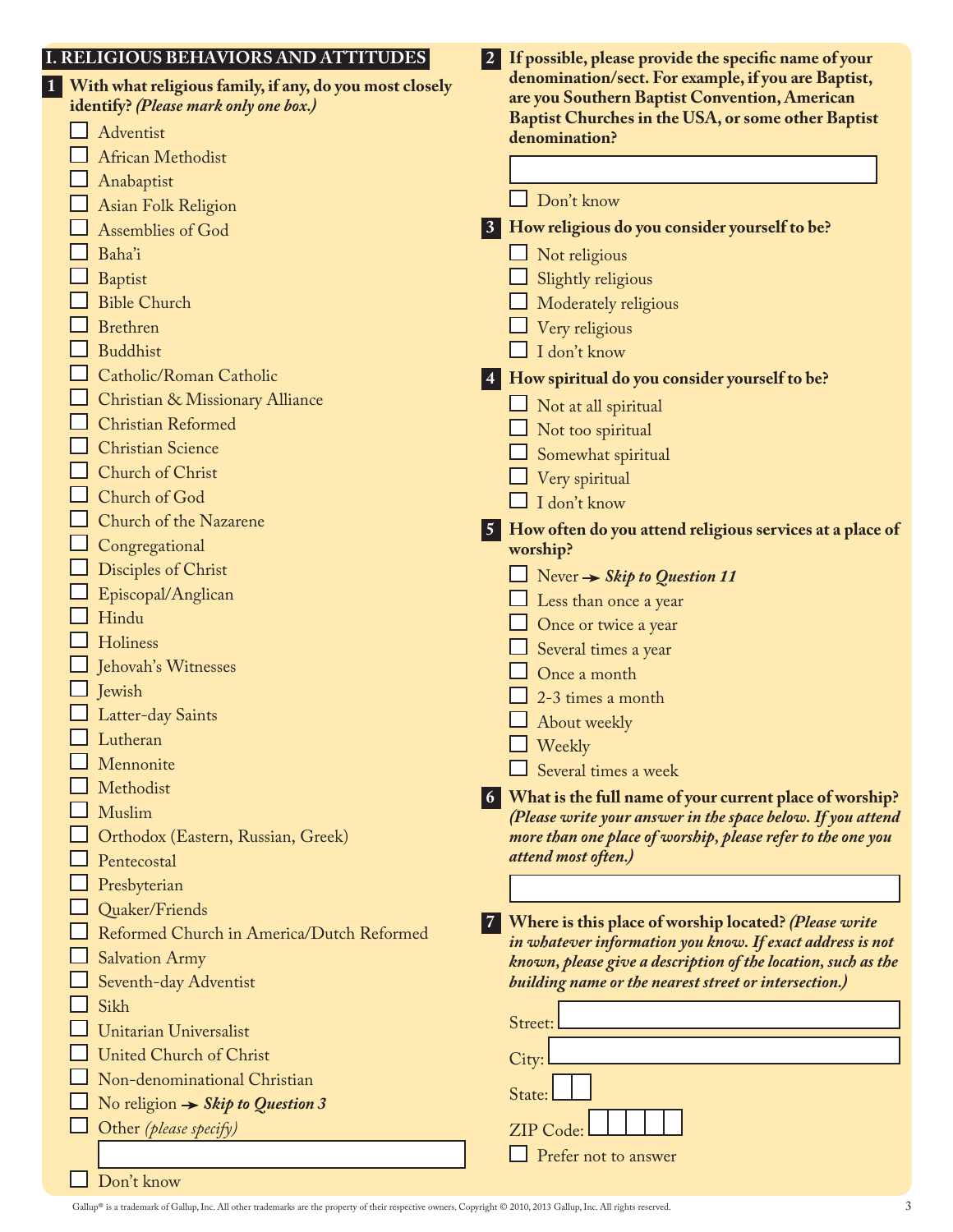| 8 |  | How long have you attended your current place of worship?                                                               |
|---|--|-------------------------------------------------------------------------------------------------------------------------|
|   |  | 1 year or less                                                                                                          |
|   |  | 2-4 years                                                                                                               |
|   |  | 5-9 years                                                                                                               |
|   |  | $10-19$ years                                                                                                           |
|   |  | 20 or more years                                                                                                        |
| 9 |  | On average, how many people attend services at your current place of worship? Just your best estimate will do.          |
|   |  | Less than 100                                                                                                           |
|   |  | 100-299                                                                                                                 |
|   |  | 300-799                                                                                                                 |
|   |  | 800-999                                                                                                                 |
|   |  | 1,000-1,999                                                                                                             |
|   |  | $2,000$ or more                                                                                                         |
|   |  | I don't know                                                                                                            |
|   |  | 10 During the last year, approximately how much money (if any) did you and other family members in your household       |
|   |  | contribute to your current place of worship?                                                                            |
|   |  | <b>Under \$100</b>                                                                                                      |
|   |  | $$100 - $499$                                                                                                           |
|   |  | $$500 - $999$                                                                                                           |
|   |  | $$1,000 - $1,999$                                                                                                       |
|   |  | $$2,000 - $2,999$                                                                                                       |
|   |  | $$3,000 - $3,999$                                                                                                       |
|   |  | $$4,000 - $4,999$                                                                                                       |
|   |  | $\Box$ \$5,000 or more                                                                                                  |
|   |  | 11 About how often do you spend time alone praying outside of religious services?                                       |
|   |  | $\Box$ Never                                                                                                            |
|   |  | Only on certain occasions                                                                                               |
|   |  | Once a week or less                                                                                                     |
|   |  | A few times a week                                                                                                      |
|   |  | Once a day                                                                                                              |
|   |  | Several times a day                                                                                                     |
|   |  | 12 Outside of attending religious services, about how often do you spend time alone reading the Bible, Koran, Torah, or |
|   |  | other sacred book?                                                                                                      |
|   |  | Never                                                                                                                   |
|   |  | Less than once a year                                                                                                   |
|   |  | Once or twice a year                                                                                                    |
|   |  | Several times a year                                                                                                    |
|   |  | Once a month                                                                                                            |
|   |  | 2-3 times a month                                                                                                       |
|   |  | About weekly                                                                                                            |
|   |  | Weekly                                                                                                                  |
|   |  | Several times a week or more often                                                                                      |
|   |  |                                                                                                                         |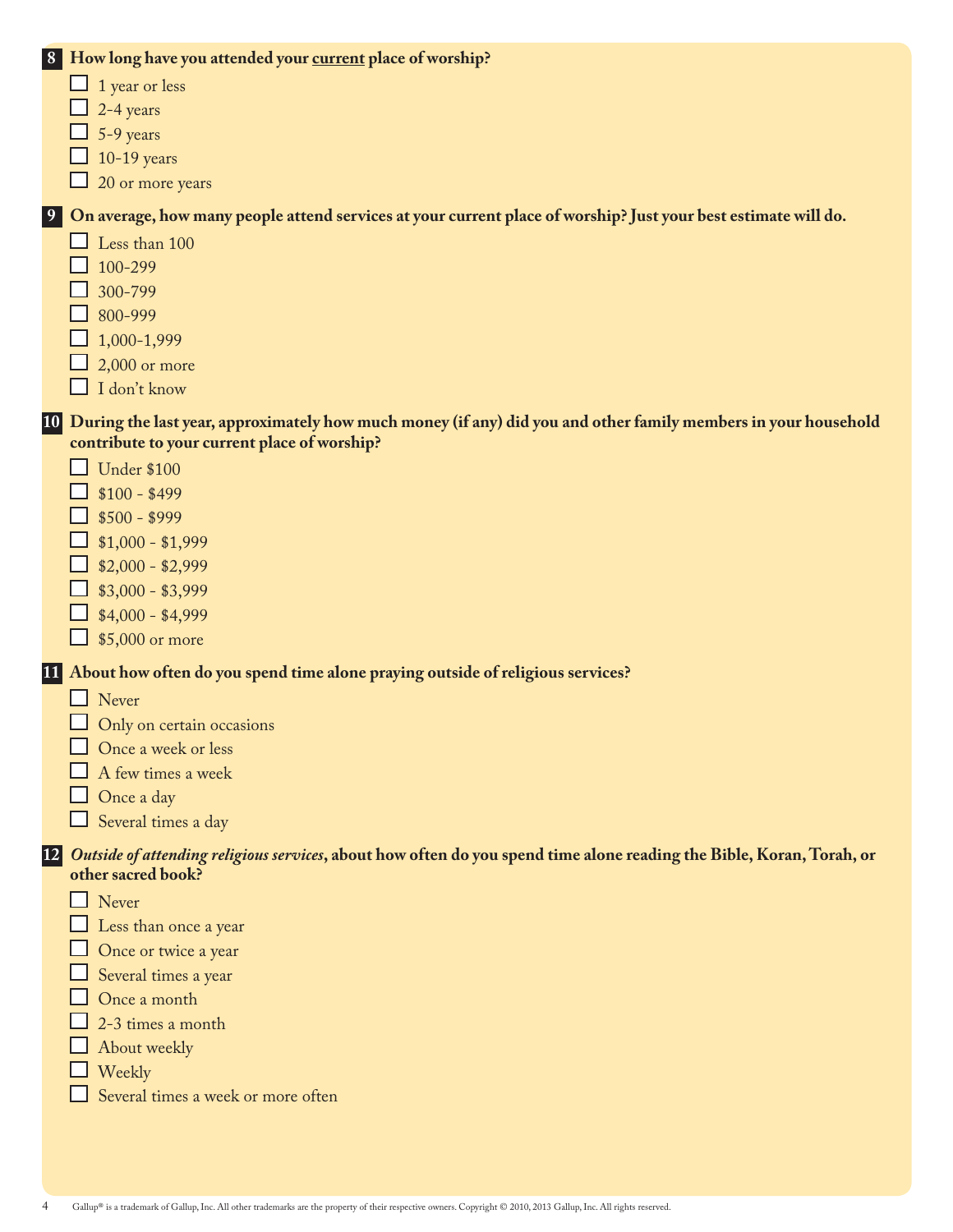| 13 How often did you participate in the following religious or faith-based activities                              | Not at | $1 - 2$        | $3 - 4$      | 5 or more |
|--------------------------------------------------------------------------------------------------------------------|--------|----------------|--------------|-----------|
| in the last month?                                                                                                 | all    | times          | times        | times     |
|                                                                                                                    | ⊔      |                |              |           |
| Religious education programs, such as Bible study or Sunday school<br>b.                                           | ⊔      | $\Box$         |              |           |
| $c_{\cdot}$                                                                                                        | ⊔      | $\Box$         |              |           |
|                                                                                                                    | $\Box$ | $\Box$         | ⊐            |           |
| e.                                                                                                                 | $\Box$ |                |              |           |
| f.                                                                                                                 | $\Box$ | $\Box$         |              |           |
| Community prayer group not affiliated or sponsored by a congregation (e.g., in<br>g.                               | $\Box$ | $\blacksquare$ |              |           |
| h. Community Bible study not affiliated or sponsored by a congregation (e.g., in the                               |        |                |              |           |
|                                                                                                                    | ப      |                |              |           |
| 1.                                                                                                                 | $\Box$ | $\Box$         |              |           |
| $\mathbf{1}$                                                                                                       |        |                |              |           |
|                                                                                                                    |        |                |              |           |
|                                                                                                                    |        |                |              |           |
|                                                                                                                    | About  |                |              | Does not  |
| 14 How many of your friends:<br>All<br><b>Most</b>                                                                 | half   | A few          | <b>None</b>  | apply     |
| ⊔                                                                                                                  |        |                | $\mathsf{L}$ |           |
| ⊔<br>$\mathsf{L}$                                                                                                  | $\Box$ | ΙI             | ⊔            |           |
| ⊔<br>$\mathsf{L}$                                                                                                  | $\Box$ |                | $\Box$       |           |
|                                                                                                                    | $\Box$ |                | $\Box$       |           |
|                                                                                                                    |        |                | $\Box$       |           |
| ⊔                                                                                                                  |        |                | ⊔            |           |
| $\Box$                                                                                                             |        |                |              |           |
|                                                                                                                    |        |                |              |           |
| 15 Which one statement comes closest to your personal beliefs about the Bible? (Please mark only one box.)         |        |                |              |           |
| The Bible means exactly what it says. It should be taken literally, word-for-word, on all subjects.                |        |                |              |           |
| The Bible is perfectly true, but it should not be taken literally, word-for-word. We must interpret its meaning.   |        |                |              |           |
| The Bible contains some human error.                                                                               |        |                |              |           |
| The Bible is an ancient book of history and legends.                                                               |        |                |              |           |
| I don't know                                                                                                       |        |                |              |           |
|                                                                                                                    |        |                |              |           |
| 16 Which <u>one</u> statement comes closest to your personal beliefs about God? <i>(Please mark only one box.)</i> |        |                |              |           |
| I have no doubts that God exists                                                                                   |        |                |              |           |
| I believe in God, but with some doubts                                                                             |        |                |              |           |
| I sometimes believe in God                                                                                         |        |                |              |           |
| I believe in a higher power or cosmic force                                                                        |        |                |              |           |
| I don't know and there is no way to find out                                                                       |        |                |              |           |
| I do not believe in God $\rightarrow$ Skip to Question 20                                                          |        |                |              |           |
| I have no opinion                                                                                                  |        |                |              |           |
| None of these                                                                                                      |        |                |              |           |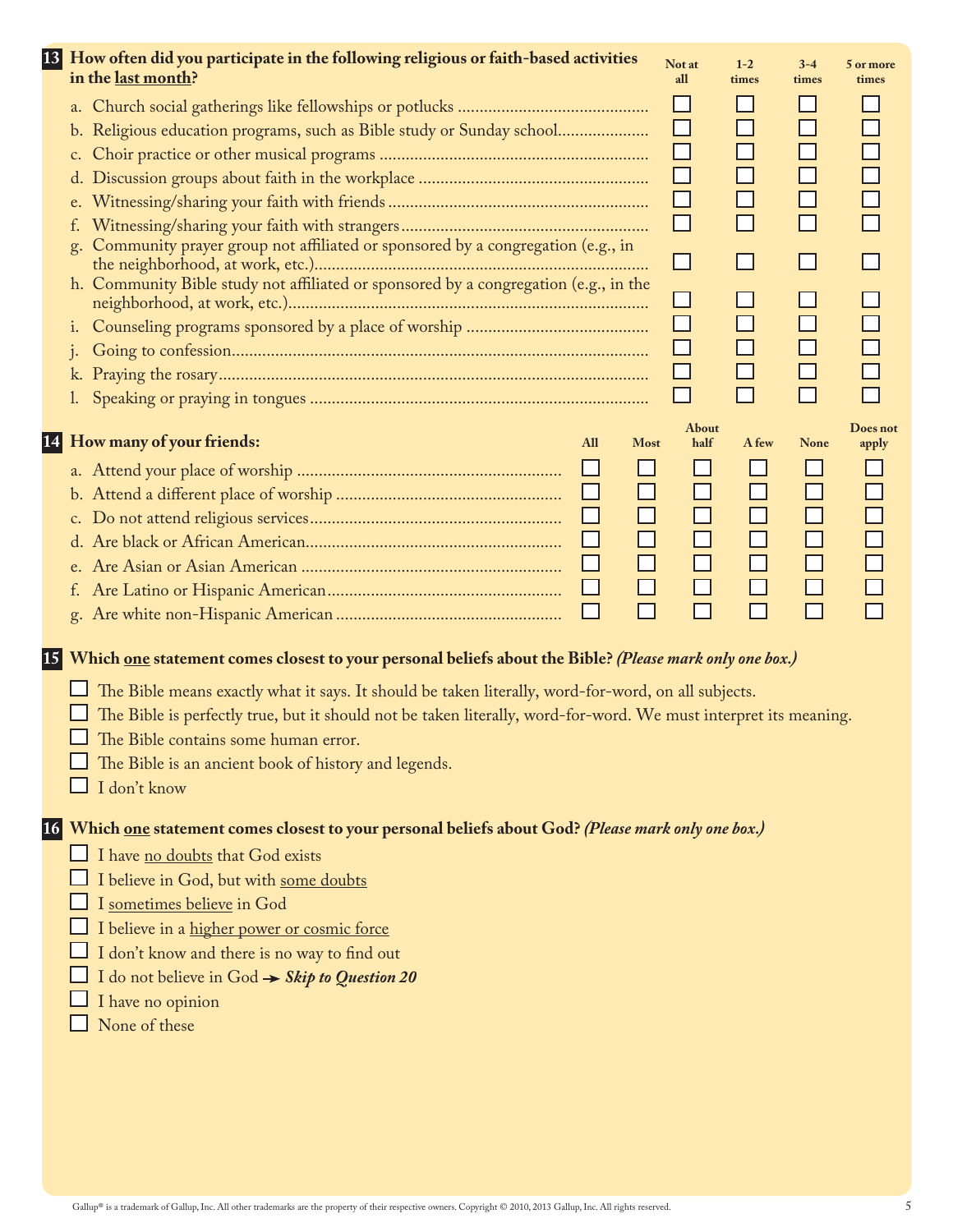| 17 | Based on your personal understanding, what do you think God is like?                                                                                                                                                                                     | <b>Strongly</b><br>agree | Agree            | <b>Disagree</b>  | <b>Strongly</b><br>disagree |
|----|----------------------------------------------------------------------------------------------------------------------------------------------------------------------------------------------------------------------------------------------------------|--------------------------|------------------|------------------|-----------------------------|
|    |                                                                                                                                                                                                                                                          |                          |                  |                  |                             |
|    |                                                                                                                                                                                                                                                          |                          |                  |                  |                             |
|    |                                                                                                                                                                                                                                                          | $\Box$                   |                  |                  |                             |
|    |                                                                                                                                                                                                                                                          |                          |                  |                  |                             |
|    |                                                                                                                                                                                                                                                          |                          |                  |                  |                             |
|    |                                                                                                                                                                                                                                                          | $\overline{\phantom{0}}$ | $\Box$           |                  |                             |
|    |                                                                                                                                                                                                                                                          |                          |                  |                  |                             |
|    | 18 How well do you feel that each of the following words describe God in your<br>opinion?                                                                                                                                                                | Very<br>well             | Somewhat<br>well | Not very<br>well | Not at<br>all               |
|    |                                                                                                                                                                                                                                                          |                          |                  |                  |                             |
|    |                                                                                                                                                                                                                                                          |                          |                  |                  |                             |
|    |                                                                                                                                                                                                                                                          | $\Box$                   |                  |                  |                             |
|    |                                                                                                                                                                                                                                                          | $\Box$                   | $\Box$           |                  |                             |
|    |                                                                                                                                                                                                                                                          | $\Box$                   | П                |                  |                             |
|    |                                                                                                                                                                                                                                                          | $\Box$                   |                  |                  |                             |
|    |                                                                                                                                                                                                                                                          | $\Box$                   | $\Box$           |                  |                             |
|    |                                                                                                                                                                                                                                                          | $\mathbf{I}$             |                  |                  |                             |
|    | 19 What is the primary way you know how God wants you to live? Choose the best answer that applies to you?<br>From religious teachings<br>From the Bible<br>Through human reason<br>I know in my heart or through my experience with God<br>I don't know |                          |                  |                  |                             |
|    | 20 In your opinion, does each of the following exist?<br><b>Absolutely</b>                                                                                                                                                                               |                          | Probably         | Probably<br>not  | Absolutely<br>not           |
|    | $\Box$                                                                                                                                                                                                                                                   |                          |                  |                  |                             |
|    |                                                                                                                                                                                                                                                          |                          |                  |                  |                             |
|    |                                                                                                                                                                                                                                                          |                          |                  |                  |                             |
|    |                                                                                                                                                                                                                                                          |                          |                  |                  |                             |
|    |                                                                                                                                                                                                                                                          |                          |                  |                  |                             |
|    |                                                                                                                                                                                                                                                          |                          |                  |                  |                             |
|    |                                                                                                                                                                                                                                                          |                          |                  |                  |                             |
| 21 | Please indicate your level of agreement with the following statements.                                                                                                                                                                                   | <b>Strongly</b><br>agree | Agree            | <b>Disagree</b>  | <b>Strongly</b><br>disagree |
|    |                                                                                                                                                                                                                                                          |                          |                  |                  |                             |
|    |                                                                                                                                                                                                                                                          |                          |                  |                  |                             |
|    |                                                                                                                                                                                                                                                          |                          |                  |                  |                             |
|    |                                                                                                                                                                                                                                                          |                          |                  |                  |                             |
|    |                                                                                                                                                                                                                                                          | $\Box$                   |                  |                  |                             |
|    |                                                                                                                                                                                                                                                          | $\Box$                   |                  |                  |                             |
|    |                                                                                                                                                                                                                                                          | ⊔                        |                  |                  |                             |
|    |                                                                                                                                                                                                                                                          |                          |                  |                  |                             |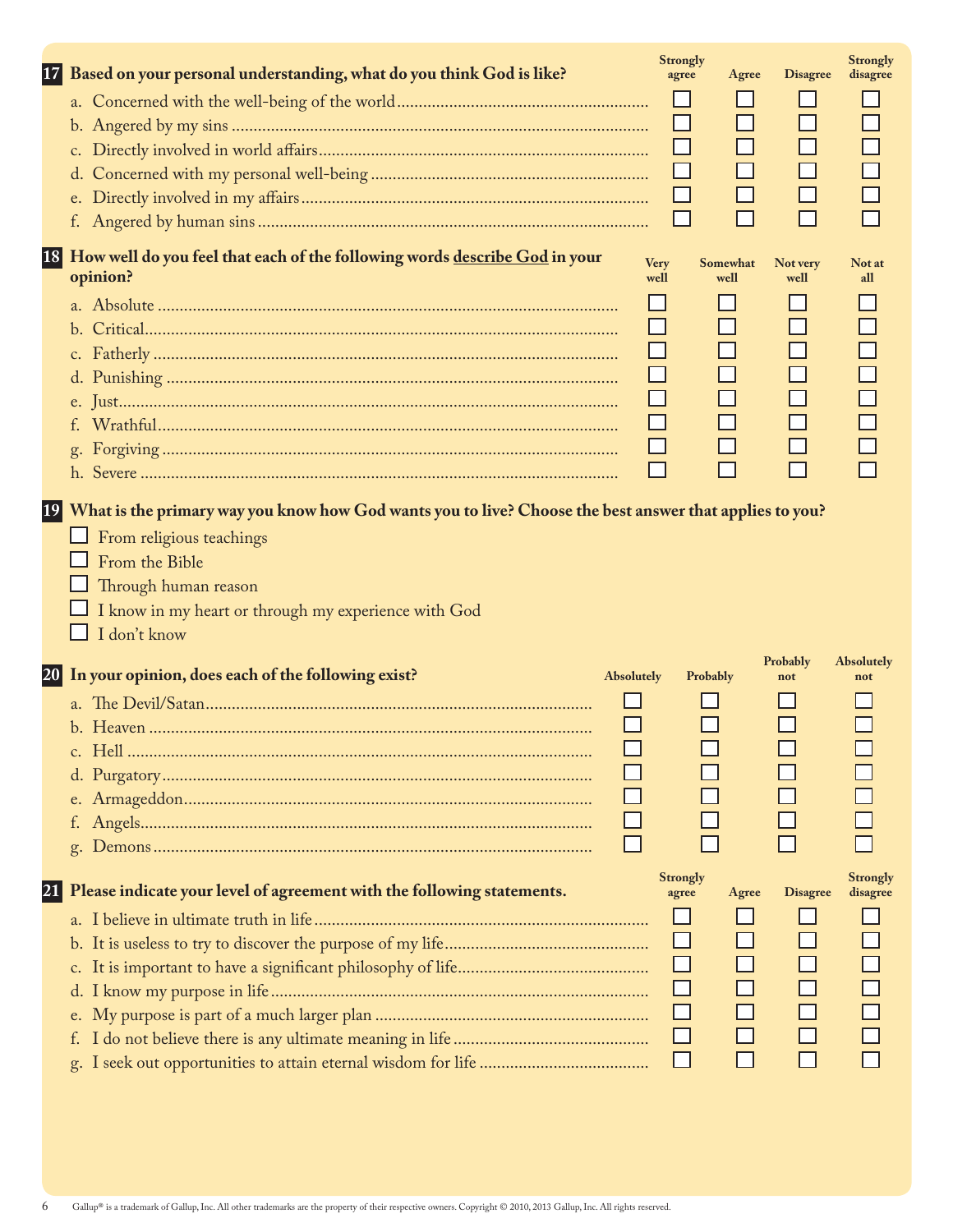|  |  |  |  | 22 Which one of the following best describes you? |  |  |  |  |
|--|--|--|--|---------------------------------------------------|--|--|--|--|
|--|--|--|--|---------------------------------------------------|--|--|--|--|

- $\hfill\Box$ <br> <br> Religious but not spiritual
- $\Box$  Spiritual but not religious
- $\Box$  Both religious and spiritual
- $\Box$  Neither religious nor spiritual
- I don't know

# **II. MORALITY, GENDER ROLES, AND POLITICS**

|    | 23 If you were unsure of what was right or wrong in a particular situation, how would you decide what to do? Would you:<br>(Please mark only one box.) |                        |                 |                    |            |                     |
|----|--------------------------------------------------------------------------------------------------------------------------------------------------------|------------------------|-----------------|--------------------|------------|---------------------|
|    | Do what would make you feel happy                                                                                                                      |                        |                 |                    |            |                     |
|    | Do what would help you to get ahead                                                                                                                    |                        |                 |                    |            |                     |
|    | Follow the advice of an authority, such as a parent, relative, or person you respect                                                                   |                        |                 |                    |            |                     |
|    | Do what you think God or scripture tells you is right                                                                                                  |                        |                 |                    |            |                     |
|    |                                                                                                                                                        |                        | <b>Almost</b>   | Only               |            |                     |
|    | 24 How do you feel about the morality of the following?                                                                                                | <b>Always</b><br>wrong | always<br>wrong | wrong<br>sometimes |            | Not wrong<br>at all |
|    |                                                                                                                                                        |                        |                 |                    |            |                     |
|    |                                                                                                                                                        |                        | $\Box$          |                    |            |                     |
|    |                                                                                                                                                        | $\Box$                 | $\Box$          |                    |            |                     |
|    |                                                                                                                                                        | ⊔                      |                 |                    |            |                     |
|    |                                                                                                                                                        | П                      | П               |                    |            |                     |
|    |                                                                                                                                                        |                        |                 |                    |            |                     |
| 25 | Thinking about men, women, and raising families:                                                                                                       | <b>Strongly</b>        |                 |                    |            | <b>Strongly</b>     |
|    | a. It is much better for everyone if the man earns the main living and the woman                                                                       | agree                  | Agree           | <b>Disagree</b>    |            | disagree            |
|    |                                                                                                                                                        | ப                      |                 |                    |            |                     |
|    | b. If a man and woman both work full-time, they should share housework tasks                                                                           | ⊔                      |                 |                    |            |                     |
|    | c. Preschool children suffer if their mother is employed at a full-time job                                                                            | $\blacksquare$         |                 |                    |            |                     |
|    |                                                                                                                                                        |                        |                 |                    |            |                     |
|    | 26 For whom did you vote in the 2012 presidential election?                                                                                            |                        |                 |                    |            |                     |
|    | <b>Mitt Romney</b>                                                                                                                                     |                        |                 |                    |            |                     |
|    | <b>Barack Obama</b>                                                                                                                                    |                        |                 |                    |            |                     |
|    | Someone else                                                                                                                                           |                        |                 |                    |            |                     |
|    | Did not vote                                                                                                                                           |                        |                 |                    |            |                     |
|    |                                                                                                                                                        |                        |                 |                    |            |                     |
|    | 27 In the year leading up to the 2012 presidential election, did you                                                                                   |                        |                 |                    | <b>Yes</b> | N <sub>o</sub>      |
|    |                                                                                                                                                        |                        |                 |                    |            |                     |
|    |                                                                                                                                                        |                        |                 |                    |            |                     |
|    |                                                                                                                                                        |                        |                 |                    |            |                     |
|    |                                                                                                                                                        |                        |                 |                    |            |                     |
|    |                                                                                                                                                        |                        |                 |                    |            |                     |
|    |                                                                                                                                                        |                        |                 |                    |            |                     |
|    |                                                                                                                                                        |                        |                 |                    |            |                     |
|    |                                                                                                                                                        |                        |                 |                    |            |                     |
|    |                                                                                                                                                        |                        |                 |                    |            |                     |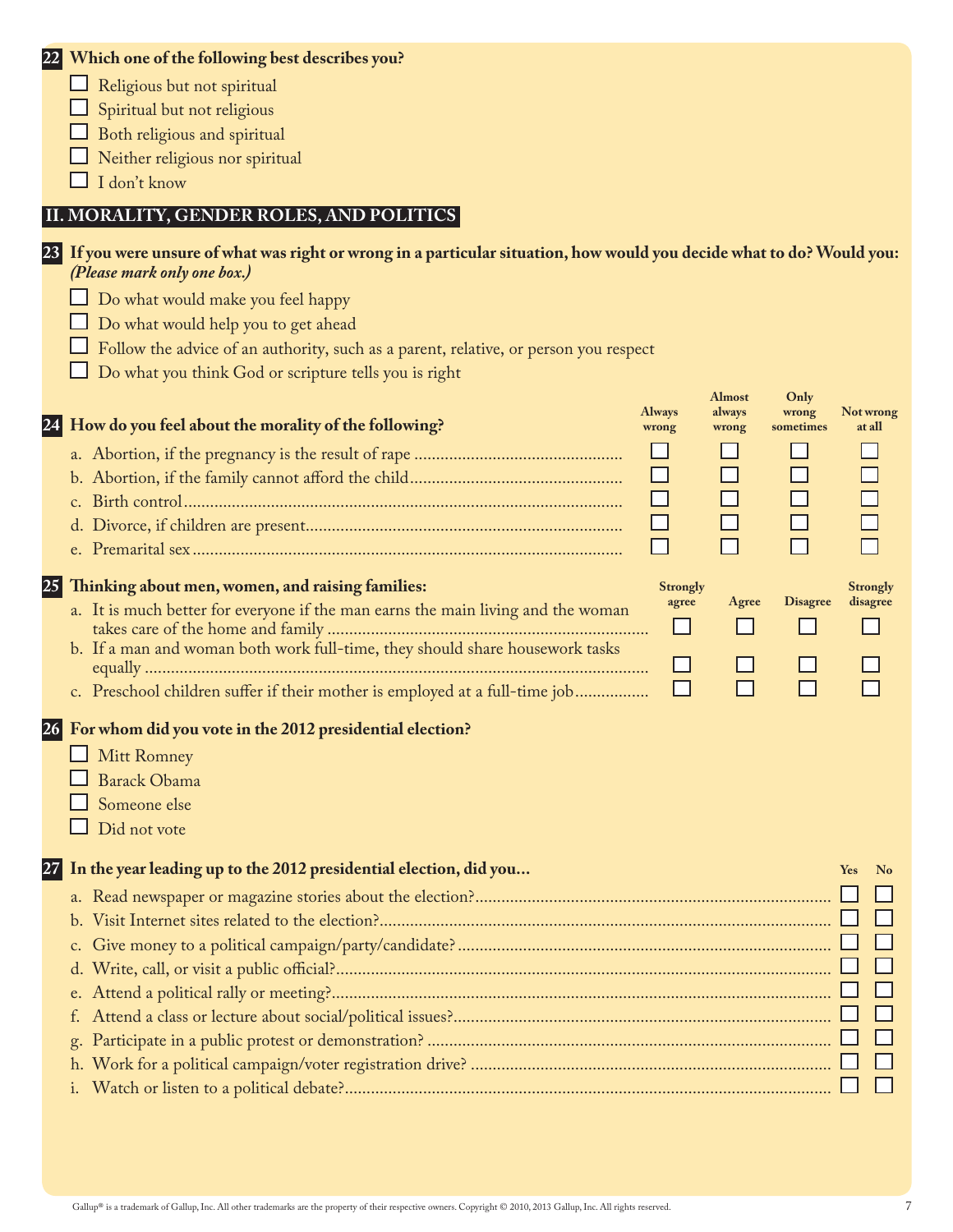|           | 28 How would you describe yourself politically?                                                                                    |
|-----------|------------------------------------------------------------------------------------------------------------------------------------|
|           | Extremely conservative                                                                                                             |
|           | Conservative                                                                                                                       |
|           | Leaning conservative                                                                                                               |
|           | Moderate                                                                                                                           |
|           | Leaning liberal                                                                                                                    |
|           | Liberal                                                                                                                            |
|           | <b>Extremely liberal</b>                                                                                                           |
| 29        | Do you think of yourself as Republican, Democrat, or Independent?                                                                  |
|           | <b>Strong Republican</b>                                                                                                           |
|           | Moderate Republican                                                                                                                |
|           | Leaning Republican                                                                                                                 |
|           | Independent                                                                                                                        |
|           | <b>Leaning Democrat</b>                                                                                                            |
|           | Moderate Democrat                                                                                                                  |
|           | $\Box$ Strong Democrat                                                                                                             |
| <b>30</b> | How much have you heard or read about the Tea Party movement?                                                                      |
|           | $\Box$ A lot                                                                                                                       |
|           | Some                                                                                                                               |
|           | Only a little                                                                                                                      |
|           | Nothing at all                                                                                                                     |
|           | 31 Is your opinion of the Tea Party movement:                                                                                      |
|           | Favorable                                                                                                                          |
|           | Not Favorable                                                                                                                      |
|           | Undecided                                                                                                                          |
|           | Haven't heard enough                                                                                                               |
| 32        | Do you consider yourself to be a supporter of the Tea Party movement?                                                              |
|           | Yes                                                                                                                                |
|           | $\Box$ No                                                                                                                          |
|           | Don't know                                                                                                                         |
| 33        | Only a<br>Not at<br>How much would you say that you trust the following people or groups?<br>A lot<br><b>Some</b><br>little<br>all |
|           |                                                                                                                                    |
|           |                                                                                                                                    |
|           |                                                                                                                                    |
|           |                                                                                                                                    |
|           |                                                                                                                                    |
|           | f.                                                                                                                                 |
|           | $\Box$<br>g.                                                                                                                       |
|           | <b>Strongly</b><br><b>Strongly</b>                                                                                                 |
| 34        | Please indicate your level of agreement with the following statements.<br><b>Disagree</b><br>Agree<br>disagree<br>agree            |
|           |                                                                                                                                    |
|           | b.                                                                                                                                 |
|           | c.                                                                                                                                 |
|           | d.                                                                                                                                 |
|           | $\mathsf{L}$<br>$\Box$<br>e. We should restrict and control people coming into our country more than we do now                     |

8 Gallup® is a trademark of Gallup, Inc. All other trademarks are the property of their respective owners. Copyright © 2010, 2013 Gallup, Inc. All rights reserved.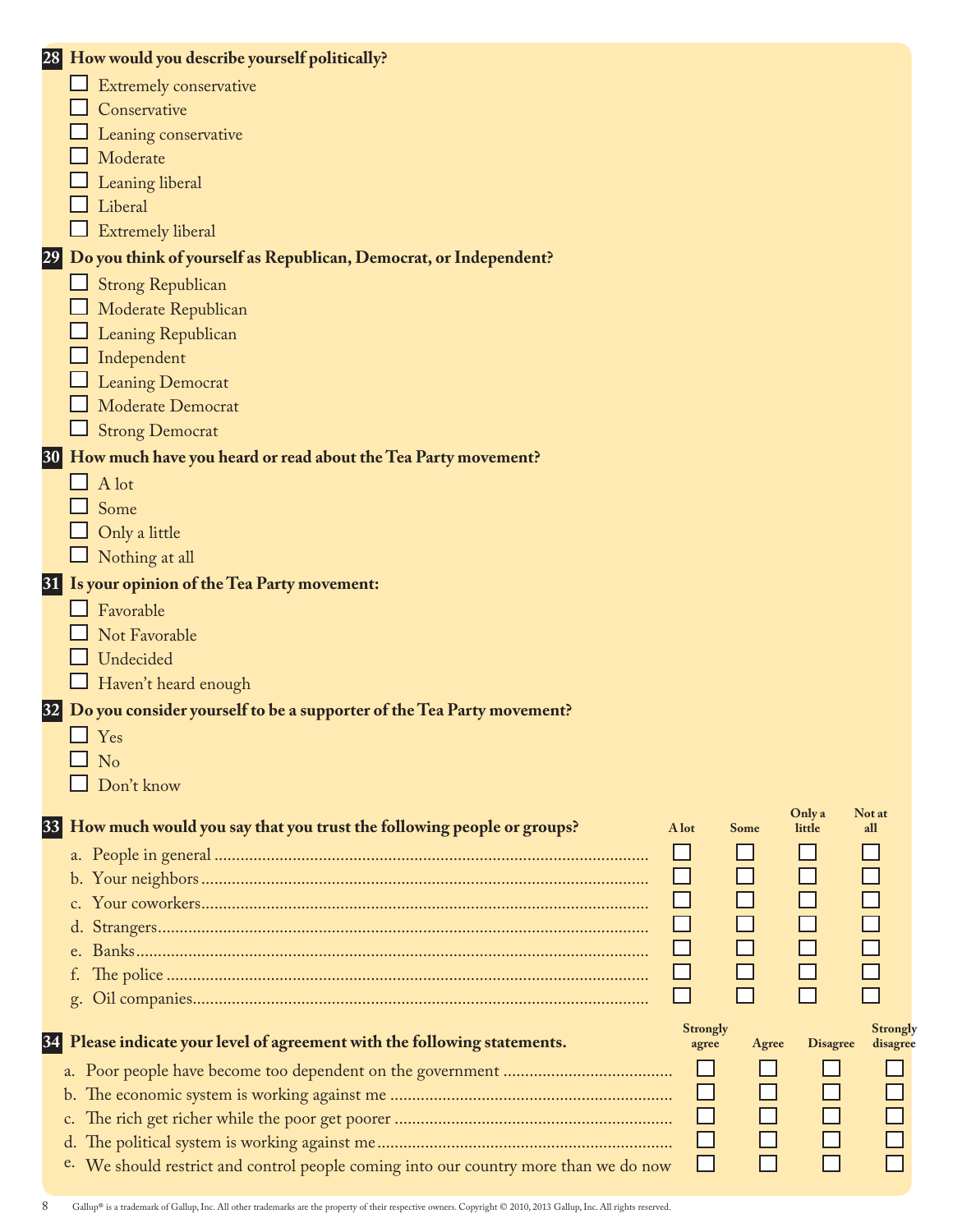|    | 35 Some people think that the government in Washington is trying to do too many things that should be left to<br>individuals and private businesses. Others disagree and think that the government should do even more to solve our<br>country's problems. Still, others have opinions somewhere in between. Which one of the following statements best |                    |                        |                          |               |
|----|---------------------------------------------------------------------------------------------------------------------------------------------------------------------------------------------------------------------------------------------------------------------------------------------------------------------------------------------------------|--------------------|------------------------|--------------------------|---------------|
|    | applies to you?<br>Government should do more                                                                                                                                                                                                                                                                                                            |                    |                        |                          |               |
|    | Government does too much                                                                                                                                                                                                                                                                                                                                |                    |                        |                          |               |
| 36 | Thinking about government spending, do you think that the federal government<br>spends too little, about the right amount, or too much on the following:                                                                                                                                                                                                | <b>Too</b><br>much | Just<br>about<br>right | <b>Too</b><br>little     | Don't<br>know |
|    |                                                                                                                                                                                                                                                                                                                                                         | $\Box$             |                        | $\overline{\phantom{0}}$ |               |
|    |                                                                                                                                                                                                                                                                                                                                                         | ⊔<br>$\Box$        | ⊔<br>$\Box$            | $\Box$<br>$\Box$         |               |
|    |                                                                                                                                                                                                                                                                                                                                                         | $\Box$             | $\Box$                 | $\Box$                   |               |
|    |                                                                                                                                                                                                                                                                                                                                                         | $\Box$             | $\Box$                 | $\Box$                   |               |
|    | t.                                                                                                                                                                                                                                                                                                                                                      | $\Box$             | $\Box$                 | $\Box$                   |               |
|    |                                                                                                                                                                                                                                                                                                                                                         | $\Box$             | $\Box$                 | $\Box$                   | $\Box$        |
|    |                                                                                                                                                                                                                                                                                                                                                         | $\Box$             | $\Box$                 | $\Box$                   |               |
|    |                                                                                                                                                                                                                                                                                                                                                         | $\Box$             | $\Box$                 | $\Box$                   |               |
|    | 37 When it comes to the availability of good jobs in America, some say that America's best years are behind us, while<br>others say our best years are yet to come. What do you think?<br>Best yet to come<br>Best years behind                                                                                                                         |                    |                        |                          |               |
|    | 38 Do you think that you can trust the federal government in Washington, DC to do what is right?                                                                                                                                                                                                                                                        |                    |                        |                          |               |
|    | Just about always                                                                                                                                                                                                                                                                                                                                       |                    |                        |                          |               |
|    | Most of the time                                                                                                                                                                                                                                                                                                                                        |                    |                        |                          |               |
|    | Only some of the time                                                                                                                                                                                                                                                                                                                                   |                    |                        |                          |               |
|    | Never                                                                                                                                                                                                                                                                                                                                                   |                    |                        |                          |               |
|    | 39 Do you think that it is ever justified for citizens to take violent action against the government, or is it never justified?                                                                                                                                                                                                                         |                    |                        |                          |               |
|    | $\Box$ Justified                                                                                                                                                                                                                                                                                                                                        |                    |                        |                          |               |
|    | $\Box$ Never Justified                                                                                                                                                                                                                                                                                                                                  |                    |                        |                          |               |
|    | 40 If you were asked to use one of these five names for your social class, which would you say you belong in?                                                                                                                                                                                                                                           |                    |                        |                          |               |
|    | Upper class                                                                                                                                                                                                                                                                                                                                             |                    |                        |                          |               |
|    | Upper middle class                                                                                                                                                                                                                                                                                                                                      |                    |                        |                          |               |
|    | Middle class                                                                                                                                                                                                                                                                                                                                            |                    |                        |                          |               |
|    | Lower middle class                                                                                                                                                                                                                                                                                                                                      |                    |                        |                          |               |
|    | Lower class                                                                                                                                                                                                                                                                                                                                             |                    |                        |                          |               |
|    | 41 Do you ever feel at risk that you may drop to a lower social class?                                                                                                                                                                                                                                                                                  |                    |                        |                          |               |
|    | $\Box$ Yes                                                                                                                                                                                                                                                                                                                                              |                    |                        |                          |               |
|    | $\Box$ No                                                                                                                                                                                                                                                                                                                                               |                    |                        |                          |               |
|    | 42 In general, how happy are you with your life as a whole these days?                                                                                                                                                                                                                                                                                  |                    |                        |                          |               |
|    | Very happy                                                                                                                                                                                                                                                                                                                                              |                    |                        |                          |               |
|    | Somewhat happy                                                                                                                                                                                                                                                                                                                                          |                    |                        |                          |               |
|    | Somewhat unhappy                                                                                                                                                                                                                                                                                                                                        |                    |                        |                          |               |
|    | Very unhappy                                                                                                                                                                                                                                                                                                                                            |                    |                        |                          |               |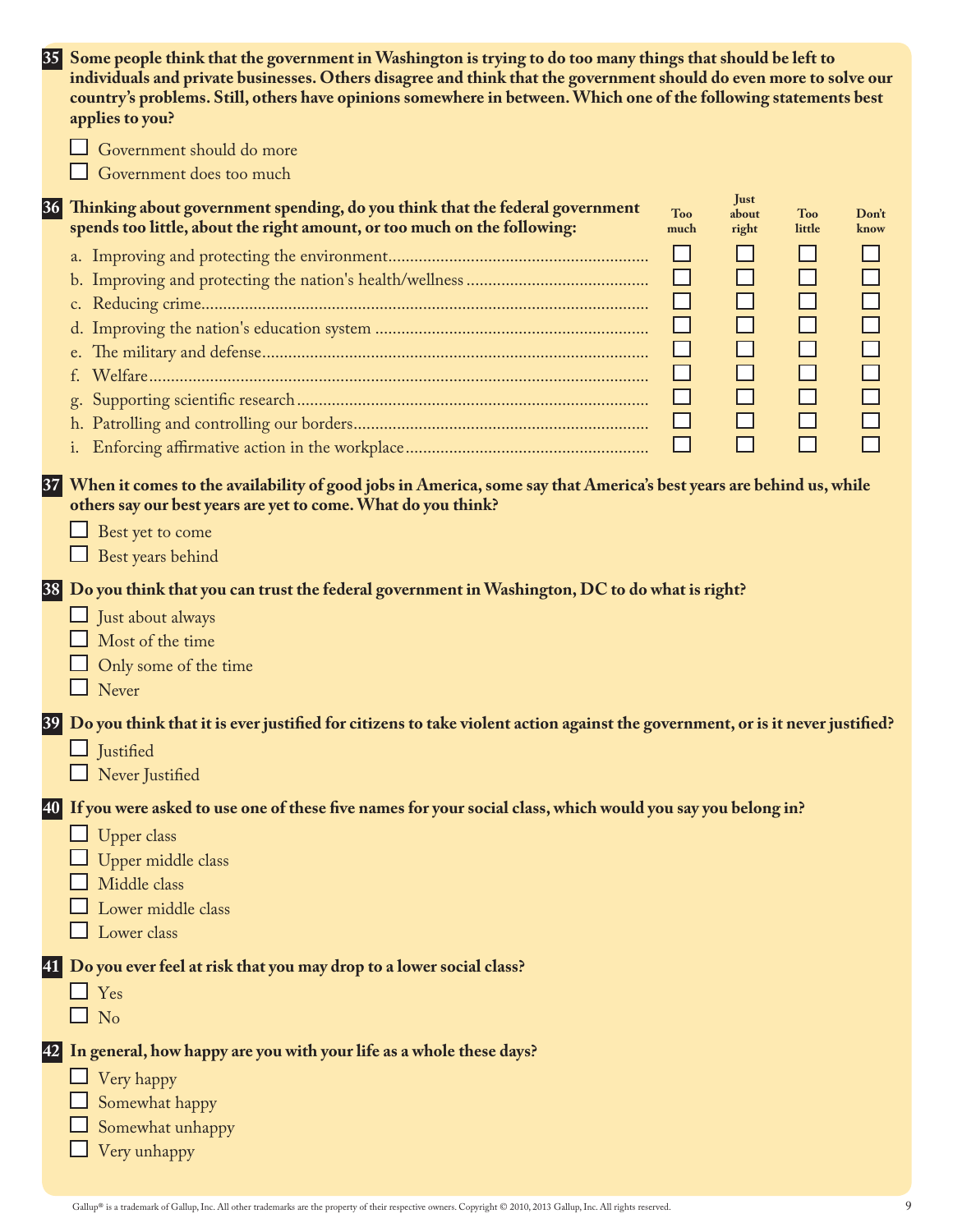| 43<br>Have you done, or attempted to do, any of the following over the past 12 months?                                                                                                                                    | <b>Yes</b> | $N_0$ |
|---------------------------------------------------------------------------------------------------------------------------------------------------------------------------------------------------------------------------|------------|-------|
|                                                                                                                                                                                                                           |            |       |
|                                                                                                                                                                                                                           |            |       |
|                                                                                                                                                                                                                           |            |       |
|                                                                                                                                                                                                                           |            |       |
| Think back over the LAST TWO WEEKS, how many times have you had five or more drinks in one sitting? (A<br>44<br>"drink" is a bottle of beer, a glass of wine, a wine cooler, a shot glass of liquor, a mixed drink, etc.) |            |       |
| $\Box$ None                                                                                                                                                                                                               |            |       |
| $\Box$ Once                                                                                                                                                                                                               |            |       |
| $\Box$ Twice                                                                                                                                                                                                              |            |       |
| Three to five times                                                                                                                                                                                                       |            |       |
| Six to nine times                                                                                                                                                                                                         |            |       |
| Ten times or more                                                                                                                                                                                                         |            |       |
| On how many occasions (if any) have you used marijuana (weed, pot) or hashish (hash, hash oil) during the last 30<br>45<br>days?                                                                                          |            |       |

- **None**  $\Box$  1-2
- $\Box$  3-5
- $\overline{\phantom{0}}$  6-9
- $\Box$  10-19
- $\frac{1}{20-39}$
- $\Box$  40 or more

# **III. FAMILY AND RELIGIOSITY**

**46 If ever married, please indicate how old you were when you first got married?**

(Write in a number)

Does not apply

**47 If ever divorced, please indicate how old you were when you divorced for the first time?**

(Write in a number)

 $\Box$  Does not apply

### **48 What is your current marital status?**

- Single/never married *Skip to Question 52*
- Married
- Living as married/partnered
- Separated *Skip to Question 52*
- Divorced *Skip to Question 52*
- Widowed *Skip to Question 52*

# **49 Is your spouse/partner employed?**

- $\Box$  Yes
- $\Box$  No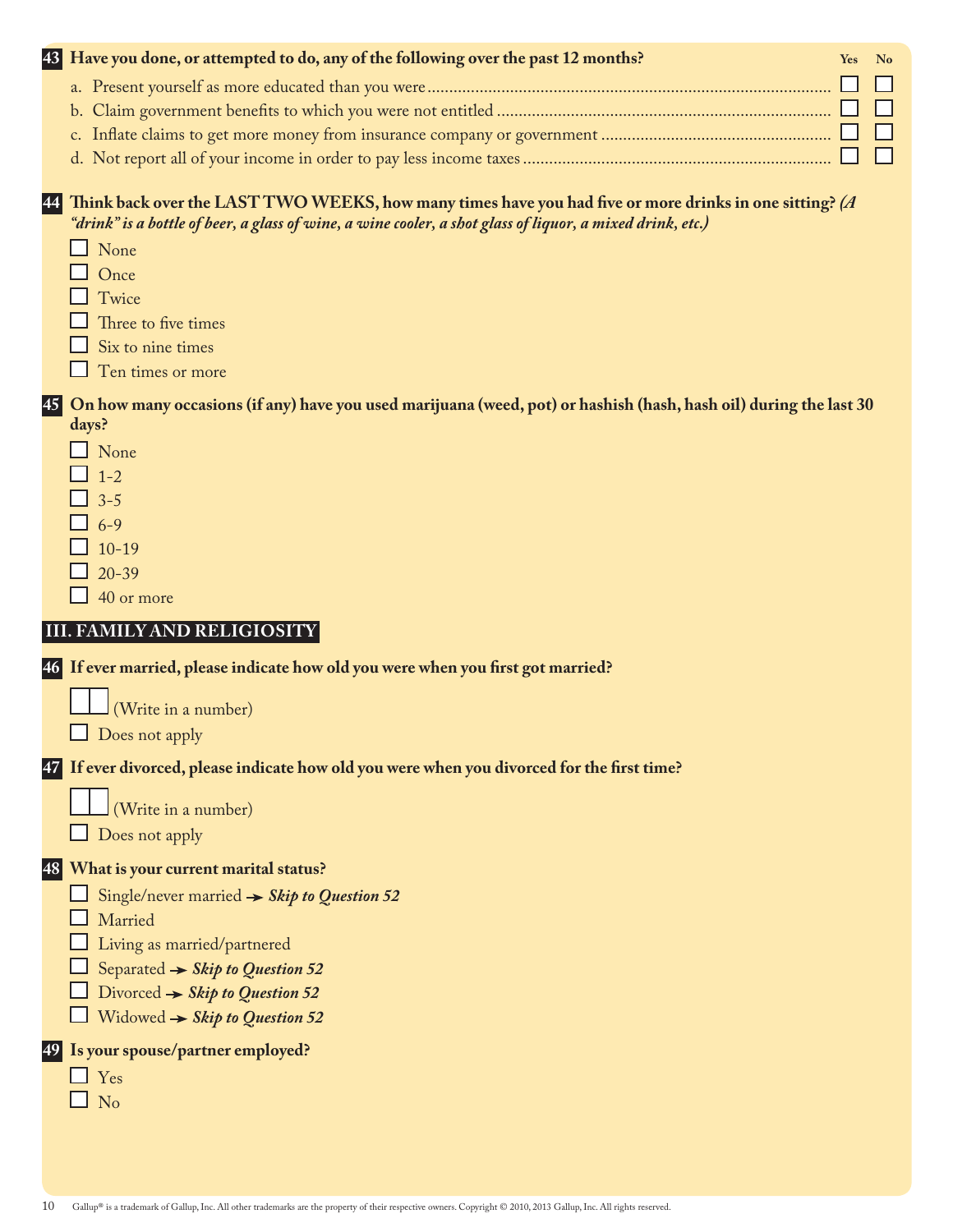|  | 50 All in all, I am satisfied with my relationship with my spouse/partner.                                                                                             |                          |                 |                                |                             |
|--|------------------------------------------------------------------------------------------------------------------------------------------------------------------------|--------------------------|-----------------|--------------------------------|-----------------------------|
|  | $\Box$ Strongly agree                                                                                                                                                  |                          |                 |                                |                             |
|  | Agree                                                                                                                                                                  |                          |                 |                                |                             |
|  | Disagree                                                                                                                                                               |                          |                 |                                |                             |
|  | Strongly disagree                                                                                                                                                      |                          |                 |                                |                             |
|  | 51 How religious does your spouse/partner (if applicable) consider themselves to be?                                                                                   |                          |                 |                                |                             |
|  | $\Box$ Not at all religious                                                                                                                                            |                          |                 |                                |                             |
|  | Not too religious                                                                                                                                                      |                          |                 |                                |                             |
|  | Somewhat religious                                                                                                                                                     |                          |                 |                                |                             |
|  | Very religious                                                                                                                                                         |                          |                 |                                |                             |
|  | I don't know                                                                                                                                                           |                          |                 |                                |                             |
|  | No spouse/partner                                                                                                                                                      |                          |                 |                                |                             |
|  | 52 Do you have children?                                                                                                                                               |                          |                 |                                |                             |
|  | $\Box$ Yes                                                                                                                                                             |                          |                 |                                |                             |
|  | $\Box$ No $\rightarrow$ Skip to Question 54                                                                                                                            |                          |                 |                                |                             |
|  |                                                                                                                                                                        |                          |                 |                                |                             |
|  | 53 Please indicate your level of agreement with the following statements.                                                                                              | <b>Strongly</b><br>agree | Agree           | <b>Disagree</b>                | <b>Strongly</b><br>disagree |
|  |                                                                                                                                                                        |                          |                 |                                |                             |
|  |                                                                                                                                                                        | $\Box$                   |                 |                                |                             |
|  |                                                                                                                                                                        | П                        |                 |                                |                             |
|  |                                                                                                                                                                        |                          |                 |                                |                             |
|  | 54 Please indicate your level of agreement with the following statements.                                                                                              | <b>Strongly</b>          | Agree           | <b>Disagree</b>                | <b>Strongly</b><br>disagree |
|  |                                                                                                                                                                        | agree                    |                 |                                |                             |
|  | a. It's better for a person to get married than to go through life being single.<br>b. Divorce is usually the best solution when a couple can't seem to work out their |                          |                 |                                |                             |
|  |                                                                                                                                                                        | ப                        |                 |                                |                             |
|  | c. Children ought to let aging parents live with them when the parents can no longer                                                                                   |                          |                 |                                |                             |
|  |                                                                                                                                                                        | $\Box$                   |                 |                                |                             |
|  | d. It's better for a person to have a child than to go through life childless                                                                                          | $\Box$                   |                 |                                |                             |
|  |                                                                                                                                                                        |                          |                 |                                |                             |
|  | 55 If applicable, how often do/did each of the<br>$2 - 3$<br><b>Several</b>                                                                                            | <b>Several</b>           | $1$ to $2$      | Less<br>than                   | <b>Does</b>                 |
|  | following attend religious services at a place of<br><b>About</b><br>time a<br>times a<br>worship?<br>Weekly weekly<br>week<br>month<br>month                          | Once a times a<br>year   | times a<br>year | once a<br><b>Never</b><br>year | not<br>apply                |
|  |                                                                                                                                                                        |                          |                 |                                |                             |
|  | You and your spouse/partner together                                                                                                                                   |                          |                 |                                |                             |
|  | b.                                                                                                                                                                     |                          |                 |                                |                             |
|  | c. You, when you were around 11 or 12 years old.                                                                                                                       |                          |                 |                                |                             |
|  | d. Your mother, when you were a child                                                                                                                                  |                          |                 |                                |                             |
|  | e. Your father, when you were a child                                                                                                                                  |                          |                 |                                |                             |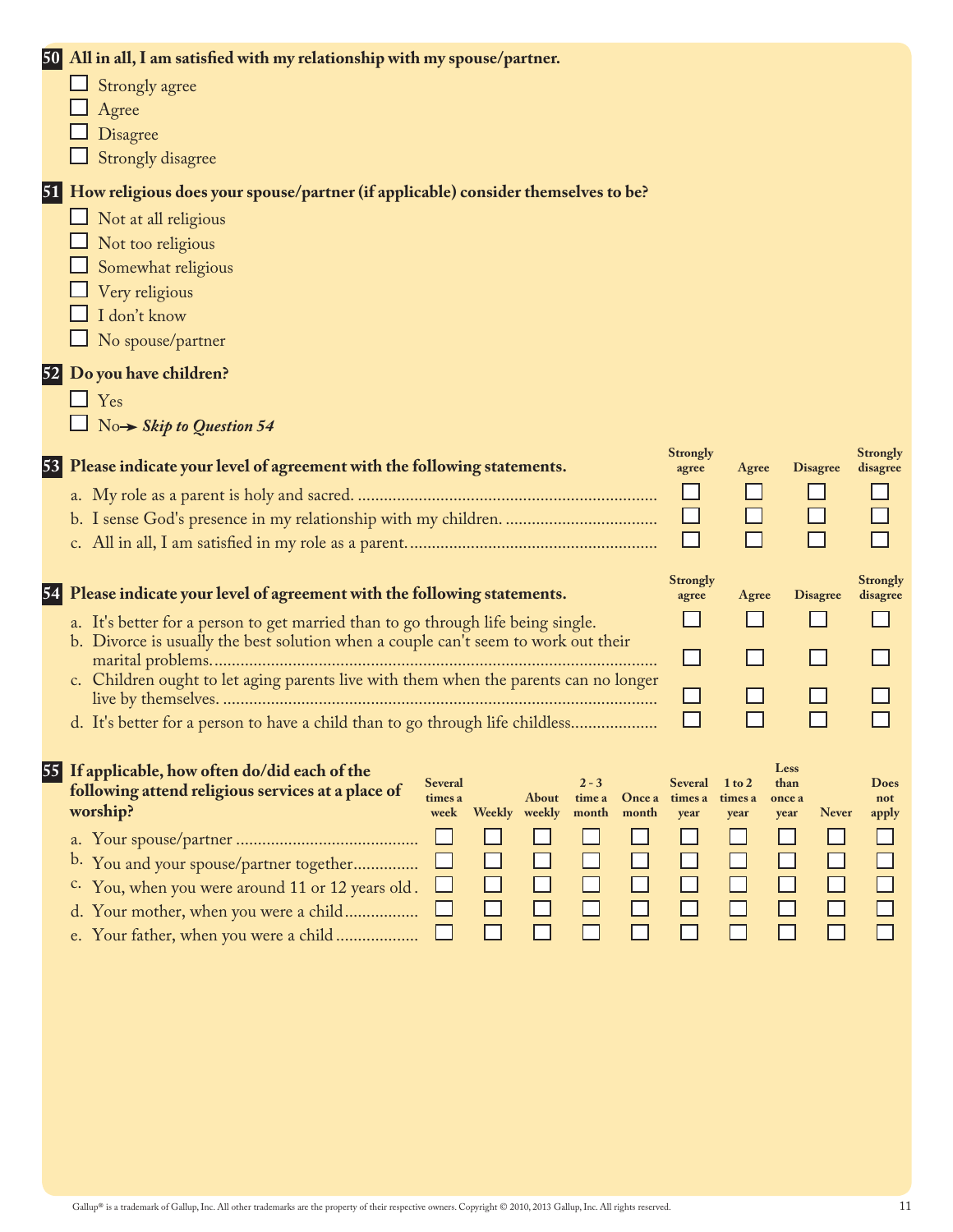| 56 Mark only one box in response to these questions | In what religious family were<br>you raised | With what religious family<br>does your spouse/partner<br>(if applicable) most closely<br>identify? |
|-----------------------------------------------------|---------------------------------------------|-----------------------------------------------------------------------------------------------------|
| Adventist                                           |                                             |                                                                                                     |
| African Methodist                                   |                                             |                                                                                                     |
| Anabaptist                                          |                                             |                                                                                                     |
| Asian Folk Religion                                 |                                             |                                                                                                     |
| Assemblies of God                                   |                                             |                                                                                                     |
| Baha'i                                              |                                             |                                                                                                     |
| <b>Baptist</b>                                      |                                             |                                                                                                     |
| <b>Bible Church</b>                                 |                                             |                                                                                                     |
| <b>Brethren</b>                                     | 0000000                                     |                                                                                                     |
| <b>Buddhist</b>                                     |                                             |                                                                                                     |
| Catholic/Roman Catholic                             |                                             |                                                                                                     |
| Christian & Missionary Alliance                     |                                             |                                                                                                     |
| Christian Reformed                                  |                                             |                                                                                                     |
| <b>Christian Science</b>                            |                                             |                                                                                                     |
| Church of Christ                                    |                                             |                                                                                                     |
| Church of God                                       |                                             |                                                                                                     |
| Church of the Nazarene                              |                                             |                                                                                                     |
| Congregational                                      |                                             |                                                                                                     |
| Disciples of Christ                                 |                                             |                                                                                                     |
| Episcopal/Anglican                                  | 0000000000000                               |                                                                                                     |
| Hindu                                               |                                             |                                                                                                     |
| Holiness                                            |                                             |                                                                                                     |
| Jehovah's Witnesses                                 |                                             |                                                                                                     |
| Jewish                                              |                                             |                                                                                                     |
| Latter-day Saints                                   |                                             |                                                                                                     |
| Lutheran                                            |                                             |                                                                                                     |
| Mennonite                                           |                                             |                                                                                                     |
| Methodist                                           |                                             |                                                                                                     |
| Muslim                                              |                                             |                                                                                                     |
| Orthodox (Eastern, Russian, Greek)                  |                                             |                                                                                                     |
| Pentecostal                                         |                                             |                                                                                                     |
| Presbyterian                                        |                                             |                                                                                                     |
| Quaker/Friends                                      |                                             |                                                                                                     |
| Reformed Church in America/Dutch Reformed           |                                             |                                                                                                     |
| <b>Salvation Army</b>                               |                                             |                                                                                                     |
| Seventh-day Adventist                               |                                             |                                                                                                     |
| Sikh                                                |                                             |                                                                                                     |
| Unitarian Universalist                              |                                             |                                                                                                     |
| United Church of Christ                             |                                             |                                                                                                     |
| Non-denominational Christian                        |                                             |                                                                                                     |
| No religion                                         |                                             |                                                                                                     |
| Other (please specify)                              |                                             |                                                                                                     |
| Don't know                                          |                                             |                                                                                                     |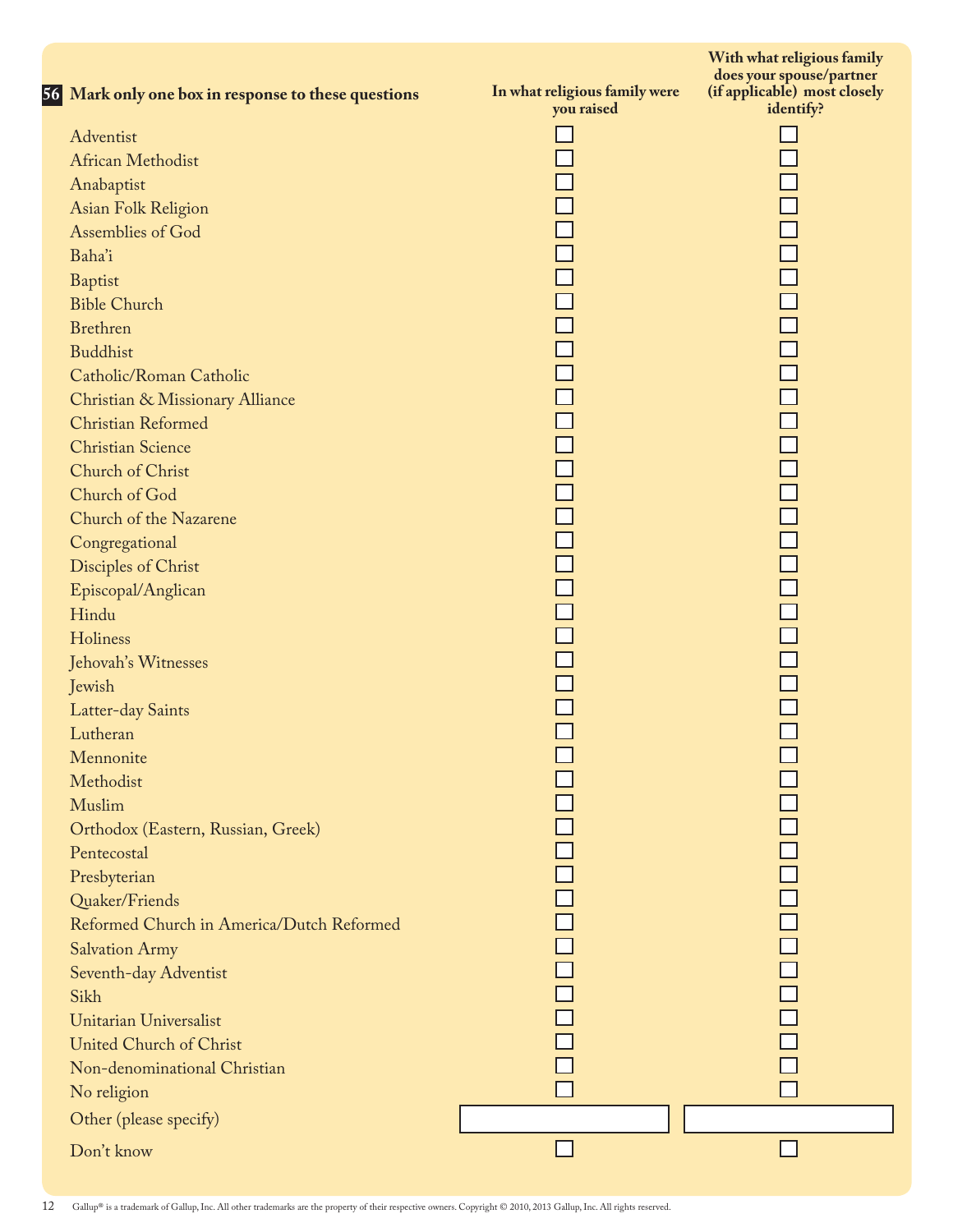| 57        |               | If possible, please provide the specific name of the denomination in which you were raised and the denomination<br>with which your spouse identifies. For example, if you were raised Baptist, was it the Southern Baptist Convention,<br>American Baptist Churches in the USA, or some other Baptist denomination? |        |                  |                          |        |                 |                             |
|-----------|---------------|---------------------------------------------------------------------------------------------------------------------------------------------------------------------------------------------------------------------------------------------------------------------------------------------------------------------|--------|------------------|--------------------------|--------|-----------------|-----------------------------|
|           |               | a. In what religious family were you raised?                                                                                                                                                                                                                                                                        |        |                  |                          |        |                 |                             |
|           |               | b. With what religious family does your spouse/partner (if applicable) most closely identify?                                                                                                                                                                                                                       |        |                  |                          |        |                 |                             |
|           |               |                                                                                                                                                                                                                                                                                                                     |        |                  |                          |        |                 |                             |
|           |               | <b>IV. SEXUAL ORIENTATION</b>                                                                                                                                                                                                                                                                                       |        |                  |                          |        |                 |                             |
| 58        |               | Please describe how you feel about gays and lesbians:                                                                                                                                                                                                                                                               |        |                  | <b>Strongly</b><br>agree | Agree  | <b>Disagree</b> | <b>Strongly</b><br>disagree |
|           |               |                                                                                                                                                                                                                                                                                                                     |        |                  |                          |        |                 |                             |
|           |               |                                                                                                                                                                                                                                                                                                                     |        |                  |                          |        |                 |                             |
|           |               |                                                                                                                                                                                                                                                                                                                     |        |                  | $\Box$                   |        |                 |                             |
|           |               |                                                                                                                                                                                                                                                                                                                     |        |                  | $\Box$                   | $\Box$ | $\Box$          |                             |
| <b>59</b> |               | Do you have any close friends of family members who are gay or lesbian?                                                                                                                                                                                                                                             |        |                  |                          |        |                 |                             |
|           |               | $\Box$ Yes                                                                                                                                                                                                                                                                                                          |        |                  |                          |        |                 |                             |
|           |               | $\Box$ No                                                                                                                                                                                                                                                                                                           |        |                  |                          |        |                 |                             |
|           |               | V. WORK                                                                                                                                                                                                                                                                                                             |        |                  |                          |        |                 |                             |
| 60        |               | Are you currently employed?                                                                                                                                                                                                                                                                                         |        |                  |                          |        |                 |                             |
|           |               | $\Box$ Yes                                                                                                                                                                                                                                                                                                          |        |                  |                          |        |                 |                             |
|           |               | $\Box$ No $\rightarrow$ Skip to Question 67                                                                                                                                                                                                                                                                         |        |                  |                          |        |                 |                             |
| 61        |               | In your place of employment, how often have you done any of<br>the following?                                                                                                                                                                                                                                       |        |                  |                          |        |                 | Does not                    |
|           |               |                                                                                                                                                                                                                                                                                                                     | Often  | <b>Sometimes</b> | Seldom                   |        | <b>Never</b>    | apply                       |
|           |               | b. Falsified a receipt to get reimbursed for more money than I                                                                                                                                                                                                                                                      |        |                  | ⊓                        |        | □               |                             |
|           |               | c. Taken an additional or longer break than is acceptable at my                                                                                                                                                                                                                                                     | $\Box$ |                  |                          |        |                 |                             |
|           |               |                                                                                                                                                                                                                                                                                                                     |        |                  |                          |        |                 |                             |
|           |               | d. Used an illegal drug or consumed alcohol on the job                                                                                                                                                                                                                                                              |        |                  |                          |        |                 |                             |
| 62        |               | The following are statements an individual may have about the organization for<br>which they work. Regarding your current employer:                                                                                                                                                                                 |        |                  | <b>Strongly</b><br>agree | Agree  | <b>Disagree</b> | <b>Strongly</b><br>disagree |
|           |               |                                                                                                                                                                                                                                                                                                                     |        |                  |                          |        |                 |                             |
|           |               |                                                                                                                                                                                                                                                                                                                     |        |                  | $\mathsf{L}$             |        |                 |                             |
| 63        |               | To what extent to you agree with the following statements?                                                                                                                                                                                                                                                          |        |                  | <b>Strongly</b><br>agree | Agree  | <b>Disagree</b> | <b>Strongly</b><br>disagree |
|           |               | a. God promises that those who live out their faith will receive financial success.                                                                                                                                                                                                                                 |        |                  |                          |        |                 |                             |
|           |               | b. Believers who succeed in business are evidence of God's promised blessing.                                                                                                                                                                                                                                       |        |                  |                          |        |                 |                             |
|           | $C_{\bullet}$ | Faithful believers in God receive real financial benefits in this life                                                                                                                                                                                                                                              |        |                  |                          |        |                 |                             |
|           |               |                                                                                                                                                                                                                                                                                                                     |        |                  | ΙI                       |        |                 |                             |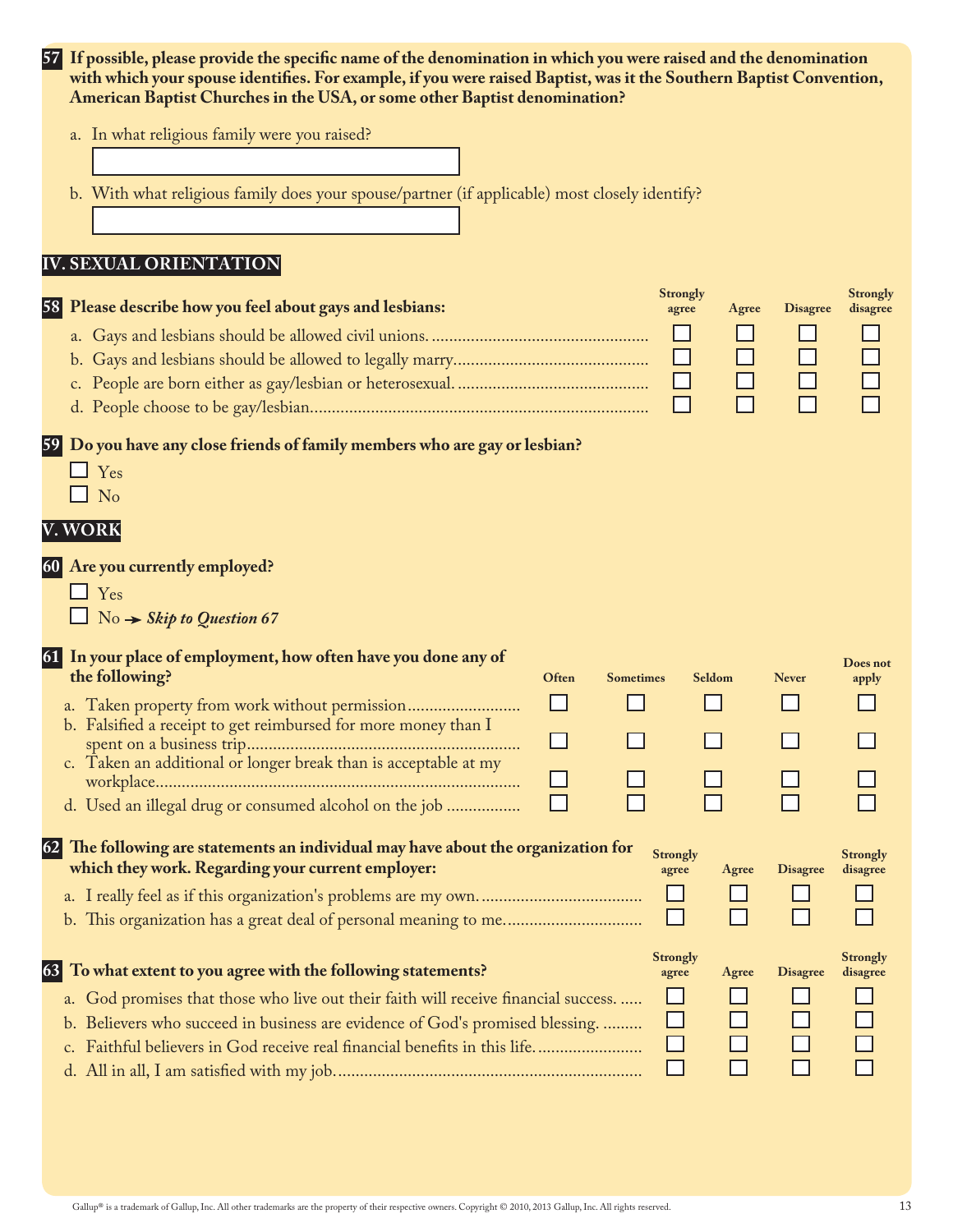|    | 64 Please indicate how often the following statements apply to you.                                                        |             | <b>Always</b>   | Often              | <b>Sometimes</b> | Seldom          | <b>Never</b>         |
|----|----------------------------------------------------------------------------------------------------------------------------|-------------|-----------------|--------------------|------------------|-----------------|----------------------|
|    |                                                                                                                            |             |                 |                    |                  |                 |                      |
|    |                                                                                                                            |             |                 | $\Box$             | $\Box$           | $\Box$          |                      |
|    |                                                                                                                            |             |                 | $\Box$             |                  |                 |                      |
|    |                                                                                                                            |             |                 | $\sqcup$<br>$\Box$ | $\Box$<br>П      | $\Box$          |                      |
|    | e. I view my work as part of God's plan to care for the needs of people                                                    |             | $\Box$          |                    |                  |                 |                      |
| 65 | Please indicate how strongly you agree or disagree with the following<br>statements about balancing family and work:       |             | <b>Strongly</b> |                    |                  |                 | <b>Strongly</b>      |
|    |                                                                                                                            |             | agree           | Agree              | <b>Neutral</b>   | <b>Disagree</b> | disagree             |
|    | a. My work keeps me from spending enough time with my family<br>b. My family keeps me from spending enough time on my work |             | ΙI              |                    | ΙI               | $\Box$          |                      |
|    |                                                                                                                            |             |                 | ⊔                  | $\Box$           | $\Box$          |                      |
|    |                                                                                                                            |             | $\Box$          | $\Box$             | □                | $\Box$          |                      |
|    | e. My family keeps me from spending enough time on myself.                                                                 |             |                 | $\Box$             | П                |                 |                      |
|    | VI. RACE AND ETHNICITY                                                                                                     |             |                 |                    |                  |                 |                      |
|    | 66 How many of the people you work with are<br>All                                                                         | <b>Most</b> | About<br>half   | <b>Some</b>        | A few            | <b>None</b>     | Don't<br>know        |
|    |                                                                                                                            |             |                 |                    |                  | ΙI              | $\Box$               |
|    | ⊔                                                                                                                          | $\Box$      |                 |                    | $\Box$           | $\Box$          |                      |
|    | $\Box$                                                                                                                     | $\Box$      | H               | $\Box$             | $\Box$           | $\Box$          |                      |
|    | $\Box$                                                                                                                     | П           | П               | П                  | $\Box$           | $\Box$          |                      |
|    | 67 How many people in your neighborhood are<br>All                                                                         | <b>Most</b> | About<br>half   | <b>Some</b>        | A few            | <b>None</b>     | <b>Don't</b><br>know |
|    | $\Box$                                                                                                                     |             |                 |                    |                  | ⊔               |                      |
|    | $\Box$                                                                                                                     | $\Box$      | $\Box$          |                    |                  | $\Box$          |                      |
|    | ⊔                                                                                                                          | $\Box$      | $\Box$          | $\Box$             | $\Box$           | $\Box$          |                      |
|    | $\Box$                                                                                                                     |             |                 |                    |                  |                 |                      |
|    | VII. GUNS AND SOCIETY                                                                                                      |             |                 |                    |                  |                 |                      |
|    | 68 For each item, please tell us how much, if at all, each of the following contributes to gun                             |             |                 |                    | A great          | Not so          |                      |
|    | violence in the country:                                                                                                   |             |                 |                    | deal             | much            | Not at all           |
|    |                                                                                                                            |             |                 |                    |                  |                 |                      |
|    | b.                                                                                                                         |             |                 |                    |                  |                 |                      |
|    | $\mathsf{c}$ .                                                                                                             |             |                 |                    |                  |                 |                      |
|    | d.                                                                                                                         |             |                 |                    |                  | $\Box$          |                      |
|    | e.                                                                                                                         |             |                 |                    |                  |                 |                      |
|    |                                                                                                                            |             |                 |                    |                  |                 |                      |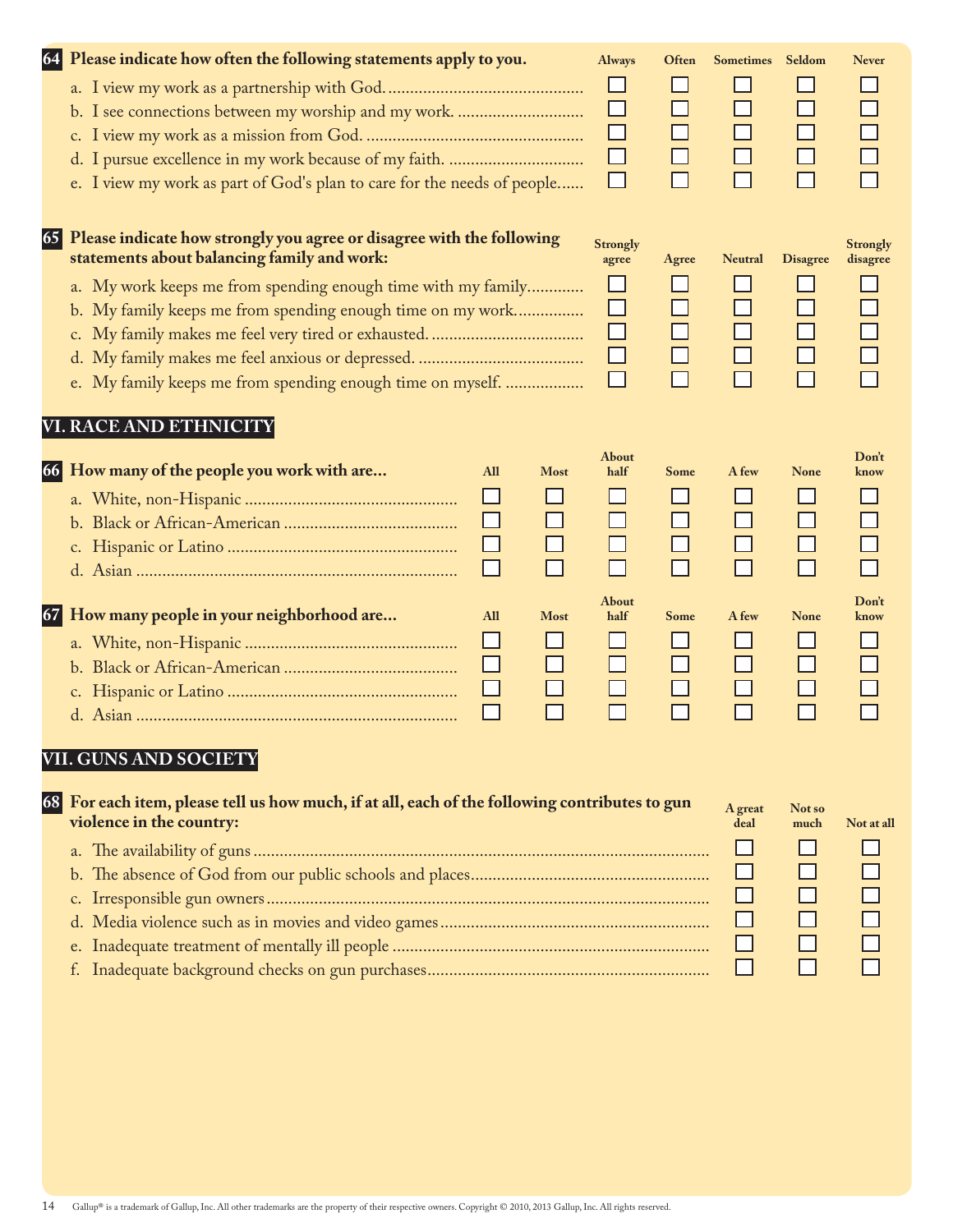| 69 | Have you, or anyone you are close with, ever been threatened with a gun or shot at?<br>$\Box$ Yes<br>$\Box$ No                                                                                                                                                                                                                                            |
|----|-----------------------------------------------------------------------------------------------------------------------------------------------------------------------------------------------------------------------------------------------------------------------------------------------------------------------------------------------------------|
|    | Favor<br>Oppose<br>70 Please tell us whether you oppose or favor the following:                                                                                                                                                                                                                                                                           |
|    | 71 Do you happen to have in your home (or garage) any of the following: (Please mark all that apply.)<br>Yes, as a<br>No hand gun/revolver, long gun, automatic/semi-automatic<br>Yes, for<br>Yes, for<br>collector's<br>weapon $\rightarrow$ Skip to Question 73<br>protection<br>recreation<br>item                                                     |
|    | 72 If you own a gun, please indicate how strongly you agree or disagree with<br><b>Strongly</b><br><b>Strongly</b><br>the following statement: Owning a gun makes me feel:<br><b>Neutral</b><br><b>Disagree</b><br>disagree<br>agree<br>Agree<br>$\Box$<br>$\Box$<br><b>VIII. SURVEILLANCE</b>                                                            |
| 73 | Please indicate how strongly you agree or disagree with the following<br><b>Strongly</b><br><b>Strongly</b><br>statements:<br><b>Disagree</b><br>disagree<br>agree<br>Agree<br><b>Neutral</b><br>a. The government should be able to monitor everyone's email and other<br>online activities if officials say this might prevent future terrorist attacks |

- b. My personal privacy would not be violated if the government had collected my telephone and Internet data ..................................................
- c. I would feel that my personal privacy was violated if I knew the government had collected my telephone or Internet data..........................

| otrongly<br>agree | Agree | <b>Neutral</b> | <b>Disagree</b> | <b>Strongly</b><br>disagree |
|-------------------|-------|----------------|-----------------|-----------------------------|
|                   |       | I I            | $\sim$          |                             |
| $\mathsf{L}$      | ' '   | ' '            | ' '             |                             |
| $\sim$ 1          |       |                |                 |                             |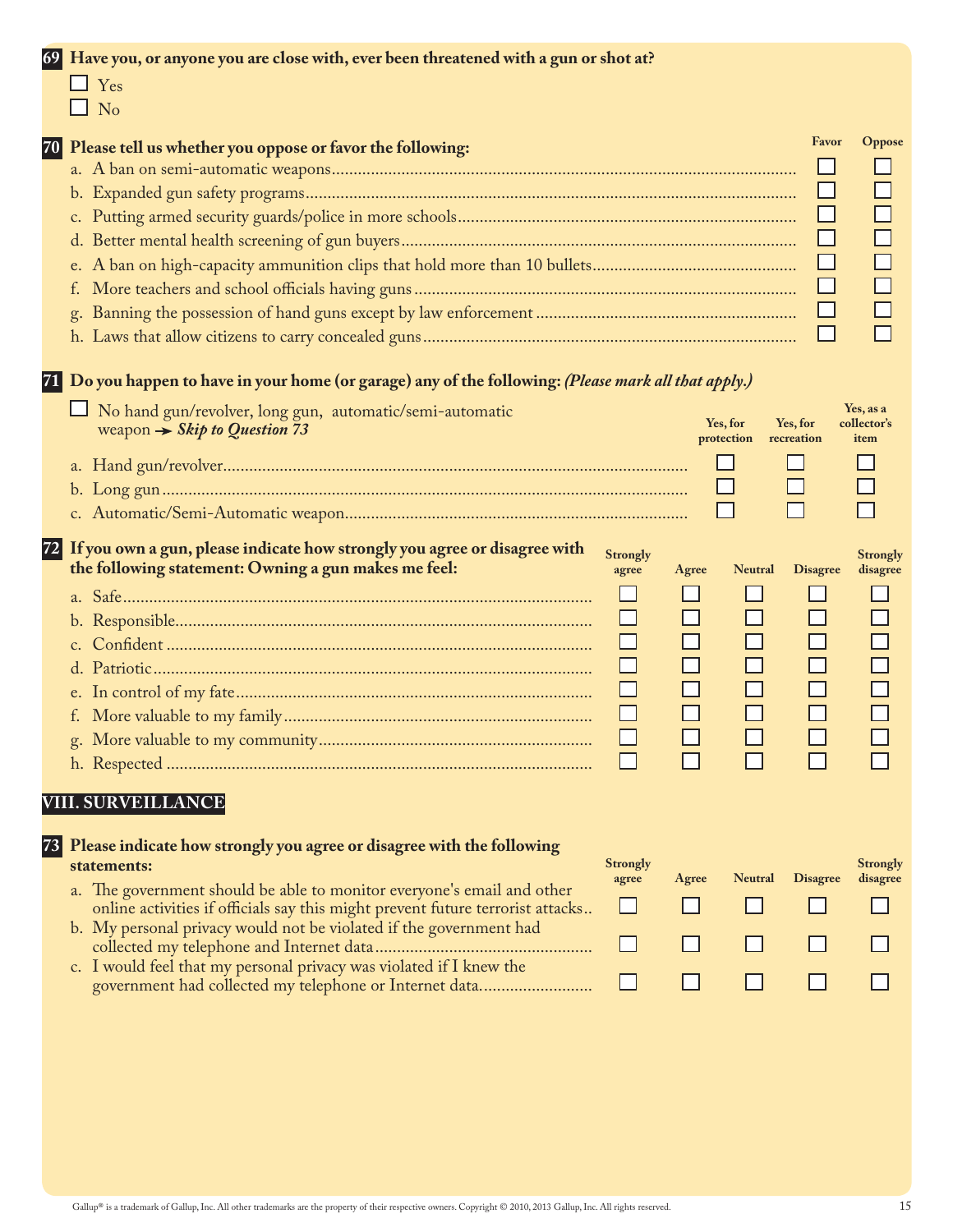#### **IX. SCIENCE AND THE SUPERNATURAL**

| statements:     | 74 Please indicate how strongly you agree or disagree with the following                                 | <b>Strongly</b><br>agree | Agree | <b>Neutral</b> | <b>Disagree</b> | Strongly<br>disagree |
|-----------------|----------------------------------------------------------------------------------------------------------|--------------------------|-------|----------------|-----------------|----------------------|
|                 |                                                                                                          |                          |       |                |                 |                      |
|                 |                                                                                                          |                          |       |                |                 |                      |
|                 | c. Some UFOs (unidentified flying objects) really are spaceships from other                              |                          |       |                |                 |                      |
|                 | d. Some people can use the power of their minds to move objects without                                  |                          |       |                |                 |                      |
|                 | e. Some people can use the power of their minds to communicate with the                                  |                          |       |                |                 |                      |
|                 |                                                                                                          |                          |       |                |                 |                      |
|                 | Please answer the following questions without consulting any written sources, Internet sites, or people. |                          |       |                |                 |                      |
|                 | a. We have seasons because the Earth travels closer to the sun in the summer months and farther away     |                          |       |                | True            | False                |
|                 |                                                                                                          |                          |       |                |                 |                      |
| $C_{\bullet}$   |                                                                                                          |                          |       |                |                 |                      |
| d.              |                                                                                                          |                          |       |                |                 | L                    |
|                 |                                                                                                          |                          |       |                |                 | $\Box$               |
|                 |                                                                                                          |                          |       |                |                 | <b>I</b>             |
| g.              | The glow from a traditional light bulb is caused by the high temperature of the wire inside the bulb     |                          |       |                |                 |                      |
|                 |                                                                                                          |                          |       |                |                 |                      |
| V DEMOOD ADHIOC |                                                                                                          |                          |       |                |                 |                      |

# **X. DEMOGRAPHICS**

### **76 What is your gender?**

| Male |
|------|
|------|

Female

## **77 What is your date of birth?**

|    | $\mathbf{1}$ |        | $\vert \vert / \vert$ |  |         |  |
|----|--------------|--------|-----------------------|--|---------|--|
| MM |              | $\Box$ |                       |  | Y Y Y Y |  |

#### **78 Are you a citizen of the United States of America?**

□ Yes

L

 $\Box$  No

# **79 Which of the following BEST describes the place where you now live?**

- $\Box$  A large city
- $\Box$  A suburb near a large city
- $\Box$  A small city or town
- $\Box$  A rural area
- $\Box$  Don't know

#### **80 Are you or is anyone in your household current or former military?**

- □ Yes
- $\Box$  No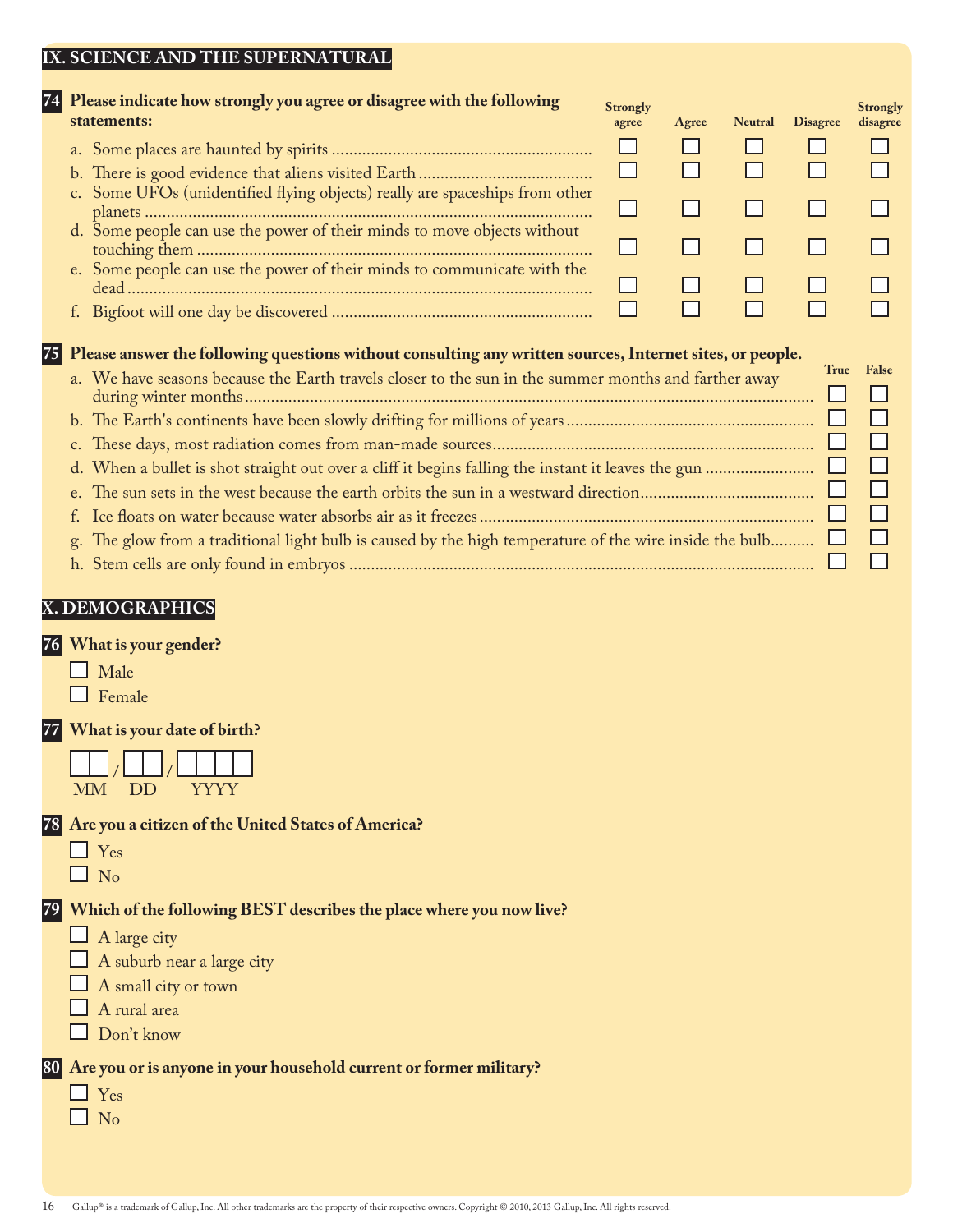|    | 81 If you are employed, which of the following best describes your place of employment?                      |
|----|--------------------------------------------------------------------------------------------------------------|
|    | A for-profit private company, business, or individual                                                        |
|    | A non-profit, tax-exempt, or charitable organization                                                         |
|    | Local, state, or federal government                                                                          |
|    | Self-employed                                                                                                |
|    | Working without pay in a family business or farm                                                             |
|    | Not currently employed $\rightarrow$ Skip to Question 86                                                     |
| 82 | What is your job title?                                                                                      |
|    |                                                                                                              |
|    |                                                                                                              |
|    | 83 How many hours did you work last week?                                                                    |
|    |                                                                                                              |
|    | (Write in a number)                                                                                          |
| 84 | About how many people work for your employer (including part-time and full-time employees at all locations)? |
|    | $1 - 5$                                                                                                      |
|    | $6 - 49$                                                                                                     |
|    | 50-499                                                                                                       |
|    | 500-1,999                                                                                                    |
|    | $2,000$ or more                                                                                              |
|    |                                                                                                              |
|    | 85 Is your current employer a locally-owned business?                                                        |
|    | Yes                                                                                                          |
|    | No                                                                                                           |
|    | I'm not sure                                                                                                 |
|    | 86 Have you ever started a new business?                                                                     |
|    | $\Box$ Yes                                                                                                   |
|    | $\Box$ No                                                                                                    |
|    |                                                                                                              |
|    | 87 Are you currently trying to start a new business?                                                         |
|    | $\Box$ Yes<br>$\Box$ No                                                                                      |
|    |                                                                                                              |
|    | 88 In the past five years, have you or someone in your household lost a job because of the bad economy?      |
|    | $\Box$ Yes                                                                                                   |
|    | $\Box$ No                                                                                                    |
|    | 89 Was the person unemployed for a month or longer?                                                          |
|    | $\Box$ Yes                                                                                                   |
|    | $\Box$ No                                                                                                    |
|    | Does Not Apply                                                                                               |
|    |                                                                                                              |
|    |                                                                                                              |
|    |                                                                                                              |
|    |                                                                                                              |
|    |                                                                                                              |
|    |                                                                                                              |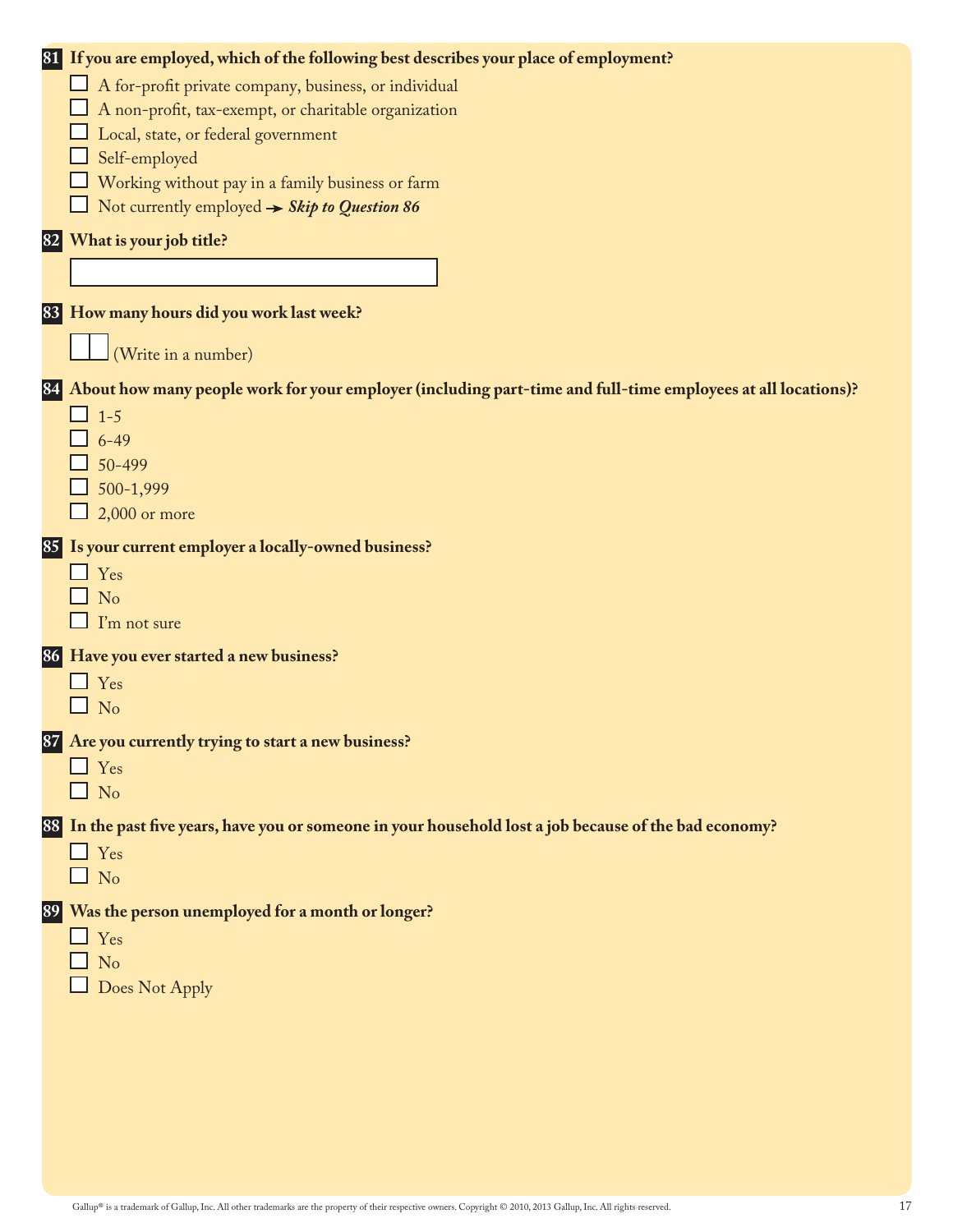| 90 | What is your race?                                                                        | Yes | No |
|----|-------------------------------------------------------------------------------------------|-----|----|
|    |                                                                                           |     |    |
|    |                                                                                           |     |    |
|    |                                                                                           |     |    |
|    |                                                                                           |     |    |
|    |                                                                                           |     |    |
|    |                                                                                           |     |    |
|    |                                                                                           |     |    |
|    |                                                                                           |     |    |
|    | 91 If you are Hispanic or Latino, which of the following are you?                         |     |    |
|    | I am not Hispanic or Latino                                                               |     |    |
|    | Mexican, Mexican-American, Chicano                                                        |     |    |
|    | Puerto Rican                                                                              |     |    |
|    | Cuban                                                                                     |     |    |
|    | Other Hispanic, Latino, or Spanish origin group                                           |     |    |
|    | I don't know                                                                              |     |    |
|    |                                                                                           |     |    |
|    | 92 What is the highest level of education you have completed? (Please mark only one box.) |     |    |
|    | 8th grade or less                                                                         |     |    |
|    | 9th-12th grade (no high school diploma)                                                   |     |    |
|    | High school graduate                                                                      |     |    |
|    | Some college                                                                              |     |    |
|    | Trade/Technical/Vocational training                                                       |     |    |
|    | College graduate                                                                          |     |    |
|    | Postgraduate work/Degree                                                                  |     |    |
|    | 93 If you did not do any work last week for pay or profit, what is the reason?            |     |    |
|    | I am a homemaker                                                                          |     |    |
|    | I am a student                                                                            |     |    |
|    | $\Box$ I am retired                                                                       |     |    |
|    | I have a disability or injury                                                             |     |    |
|    | I am looking for work                                                                     |     |    |
|    | I was on vacation or leave                                                                |     |    |
|    | Other                                                                                     |     |    |
|    | 94 In the past five years, have you or someone you know faced home foreclosure?           |     |    |
|    | $\Box$ Yes                                                                                |     |    |
|    | $\Box$ No                                                                                 |     |    |
|    |                                                                                           |     |    |
|    | 95 How many children do you have?                                                         |     |    |
|    | (Write in a number)                                                                       |     |    |
|    | If none, mark here $\rightarrow$ Skip to Question 98                                      |     |    |
|    | 96 How old were you when your first child was born?                                       |     |    |
|    |                                                                                           |     |    |
|    | (Write in a number)                                                                       |     |    |
|    |                                                                                           |     |    |
|    |                                                                                           |     |    |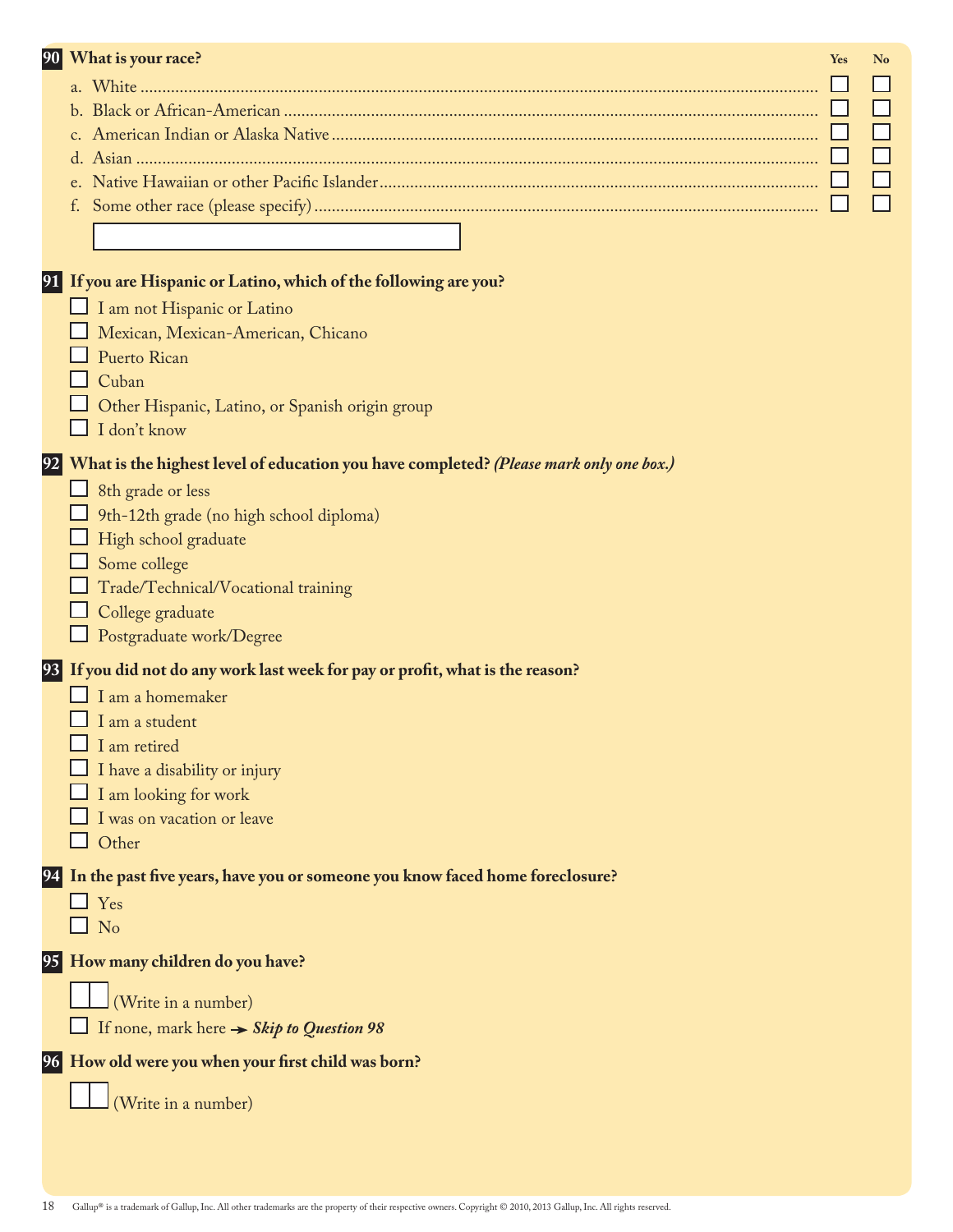|    | 97 How many children under the age of 18 currently live in your household?           |
|----|--------------------------------------------------------------------------------------|
|    | (Write in a number)                                                                  |
|    | If none, mark here                                                                   |
|    | 98 Which of the following best describes you?                                        |
|    | Gay, lesbian, or homosexual                                                          |
|    | Bisexual                                                                             |
|    | Heterosexual or straight                                                             |
|    | Don't know                                                                           |
| 99 | By your best estimate, what was your total household income last year, before taxes? |
|    | \$10,000 or less                                                                     |
|    | $$10,001 - $20,000$                                                                  |
|    | $$20,001 - $35,000$                                                                  |
|    | $$35,001 - $50,000$                                                                  |
|    | $$50,001 - $100,000$                                                                 |
|    | $$100,001 - $150,000$                                                                |
|    | \$150,001 or more                                                                    |
|    |                                                                                      |

This completes the survey. Please make sure you have answered all of the questions relevant to you and then send the survey back in the envelope provided. Thank you for your participation!